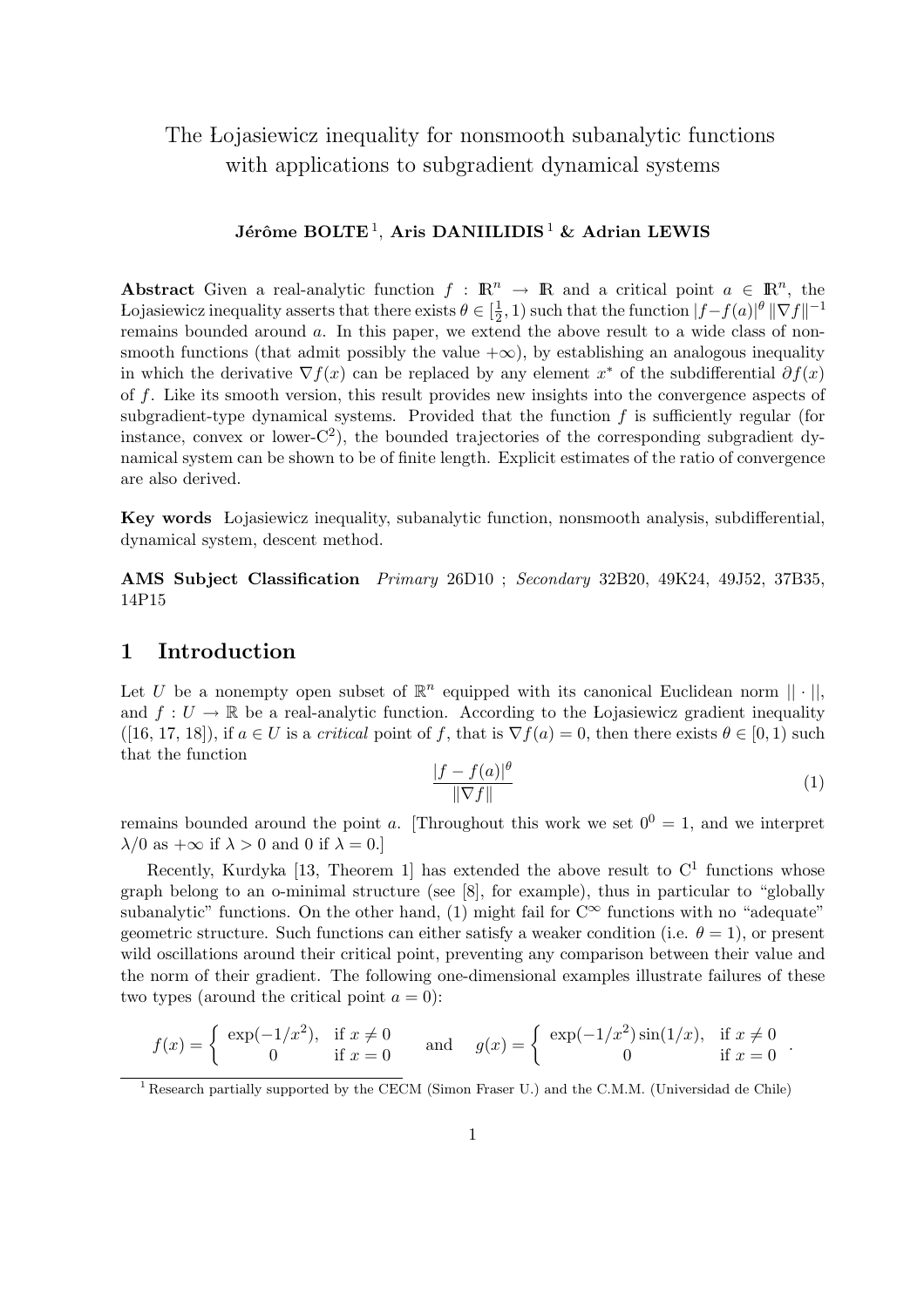The aim of this note is to establish a *nonsmooth* version of the Lojasiewicz inequality  $(1)$ for lower semicontinuous convex subanalytic functions (Theorem 3.3), and for continuous subanalytic functions (Theorem 3.1). A first and simple illustration is given by the example of the Euclidean norm function  $h(x) = ||x||$ , which satisfies (1) for every  $\theta \in [0, 1)$  around zero (which is a "generalized" critical point - Definition 2.11), but is not differentiable at 0. Behavior of this type is hereby shown to hold true for a large class of nonsmooth functions, leading to the conclusion that the Lojasiewicz inequality is more linked to the underlying geometrical structure of  $f$  than to its smoothness.

Given an extended-real-valued subanalytic function  $f : \mathbb{R}^n \to \mathbb{R} \cup \{+\infty\}$ , our approach to generalize property (1) relies on a one-sided notion of generalized gradients called subgradients. For both a mathematical and a historical account on this notion, as well as for classical results in nonsmooth analysis, one is referred to the monographs of Clarke-Ledyaev-Stern-Wolenski [7] and Rockafellar-Wets [20].

Subgradients are obtained according to a two-stage process. First the equality in the definition of the usual gradient is relaxed into an inequality (Definition 2.10 (i)): this gives rise to the notion of Fréchet subgradients. Then by a closure operation the so-called limiting subdifferential  $\partial f$  can be defined (Definition 2.10 (ii)). This notion constitutes the basis for the generalization of the Lojasiewicz inequality to nonsmooth functions. Let us also mention that in this formalism Fermat's rule reads: if a is a local minimizer of f then  $\partial f(a) \ni 0$ ; conversely, if  $a \in \mathbb{R}^n$  is such that  $\partial f(a) \ni 0$ , the point a is called a critical point.

Variational analysis and subdifferential calculus provide a framework for the modeling of unilateral constraints in mechanics and in partial differential equations [11, 6, 9]. Such a calculus is also central in optimization. In particular it provides variational tools to treat constrained and unconstrained minimization problems on an equal theoretical level. This stems from the simple fact that minimizing f over a closed set C amounts to minimizing  $f + \delta_C$  over  $\mathbb{R}^n$  where  $\delta_C$  is the indicator function of C, that is

$$
\delta_C(x) = \begin{cases} 0 & \text{if } x \in C, \\ +\infty & \text{otherwise.} \end{cases}
$$
 (2)

Those domains have as a common topic the behavior at infinity of dynamical systems governed by subdifferential operators, see [15] for an insight in optimization. An important motivation that drove us to transpose the Lojasiewicz result into a nonsmooth context are precisely its expected consequences in the asymptotic analysis of such subgradient-type dynamical systems. Those are modeled on the following type of differential inclusion:

$$
\dot{x}(t) \in -\partial f(x(t)), \quad t \ge 0, \quad x(0) \in \mathbb{R}^n,
$$

where for any  $x \in \mathbb{R}^n$ ,  $\partial f(x)$  denotes the set of limiting subgradients. The above differential inclusion generalizes the classical gradient dynamical system

$$
\dot{x}(t) = -\nabla f(x(t)), \quad t \ge 0, \quad x(0) \in \mathbb{R}^n. \tag{3}
$$

In his pioneering work on real-analytic functions  $([16, 17])$ , Lojasiewicz provided the main ingre $dient$  – namely,  $(1)$  – that allows us to derive the convergence of all bounded trajectories of  $(3)$ to critical points. As can be seen from a counterexample due to Palis and De Melo [19, page 14], the set of cluster points of a bounded trajectory generated by the gradient of a  $\mathbb{C}^{\infty}$  function is,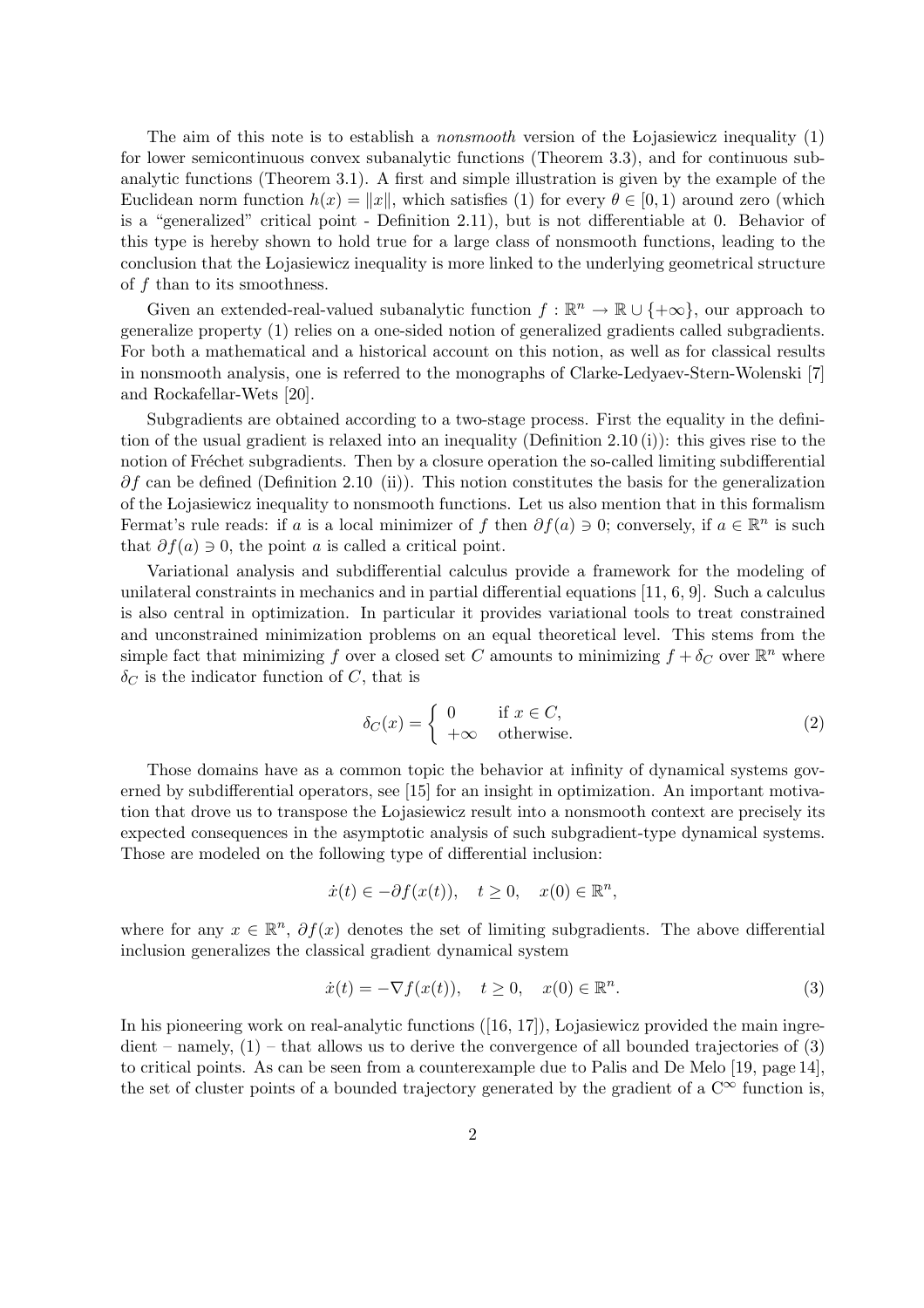in general, far from being a singleton. Those famous results illustrate the importance of gradient vector fields of functions satisfying the Lojasiewicz inequality. An even more striking feature is that the trajectories converge "in direction" when approaching critical points. This fact had been conjectured by R. Thom (around 1972, see [22]) for real-analytic functions, and established by Kurdyka, Mostowski and Parusiński in [14]. The subanalytic generalized Thom conjecture remains open even in the smooth case (see [13, Conjecture F]).

In Section 4 we extend Lojasiewicz results to a nonsmooth setting  $(f$  is a subanalytic proximal retract), by showing that all bounded trajectories have a finite length (Theorem 4.5). We also provide estimates of the asymptotic convergence rate towards the critical points (Theorem 4.7).

For related results on this topic, see [1] ; for other applications to partial differential equations one is referred to the works of Simon [21] and Haraux [12].

# 2 Preliminaries

The key ingredients for the nonsmooth extension of the Lojasiewicz inequality are subanalyticity of the function  $f$  and notions of generalized differentiation provided by variational analysis.

#### 2.1 Subanalytic sets and Stability properties

We recall the following definition.

**Definition 2.1 (subanalyticity)** (i). A subset A of  $\mathbb{R}^n$  is called *semianalytic* if each point of  $\mathbb{R}^n$  admits a neighborhood V for which  $A \cap V$  assumes the following form

$$
\bigcup_{i=1}^{p} \bigcap_{j=1}^{q} \{x \in V : f_{ij}(x) = 0, g_{ij}(x) > 0\},\
$$

where the functions  $f_{ij}, g_{ij}: V \mapsto \mathbb{R}$  are real-analytic for all  $1 \le i \le p, 1 \le j \le q$ . (ii). The set A is called *subanalytic* if each point of  $\mathbb{R}^n$  admits a neighborhood V such that

$$
A \cap V = \{x \in \mathbb{R}^n : (x, y) \in B\}
$$

where B is a bounded semianalytic subset of  $\mathbb{R}^n \times \mathbb{R}^m$  for some  $m \geq 1$ .

(iii). Given  $m, n \in \mathbb{N}^*$ , a function  $f : \mathbb{R}^n \to \mathbb{R} \cup \{+\infty\}$  (respectively, a point-to-set operator  $T: \mathbb{R}^n \rightrightarrows \mathbb{R}^m$ ) is called *subanalytic*, if its graph is a subanalytic subset of  $\mathbb{R}^n \times \mathbb{R}$  (respectively, of  $\mathbb{R}^n \times \mathbb{R}^m$ ).

Recall that the graphs of f and T, denoted respectively by Gr f and Gr T, are defined by

$$
\text{Gr } f := \{ (x, \lambda) \in \mathbb{R}^n \times \mathbb{R} : f(x) = \lambda \} \qquad \text{Gr } T := \{ (x, y) \in \mathbb{R}^n \times \mathbb{R}^m : y \in T(x) \}.
$$

Some of the elementary properties of subanalytic sets have been gathered below (e.g. [4], [10], [18]):

- Subanalytic sets are closed under locally finite union and intersection. The complement of a subanalytic set is subanalytic (Gabrielov Theorem).

- If A is subanalytic then so are its closure cl A, its interior int A, and its boundary bd A.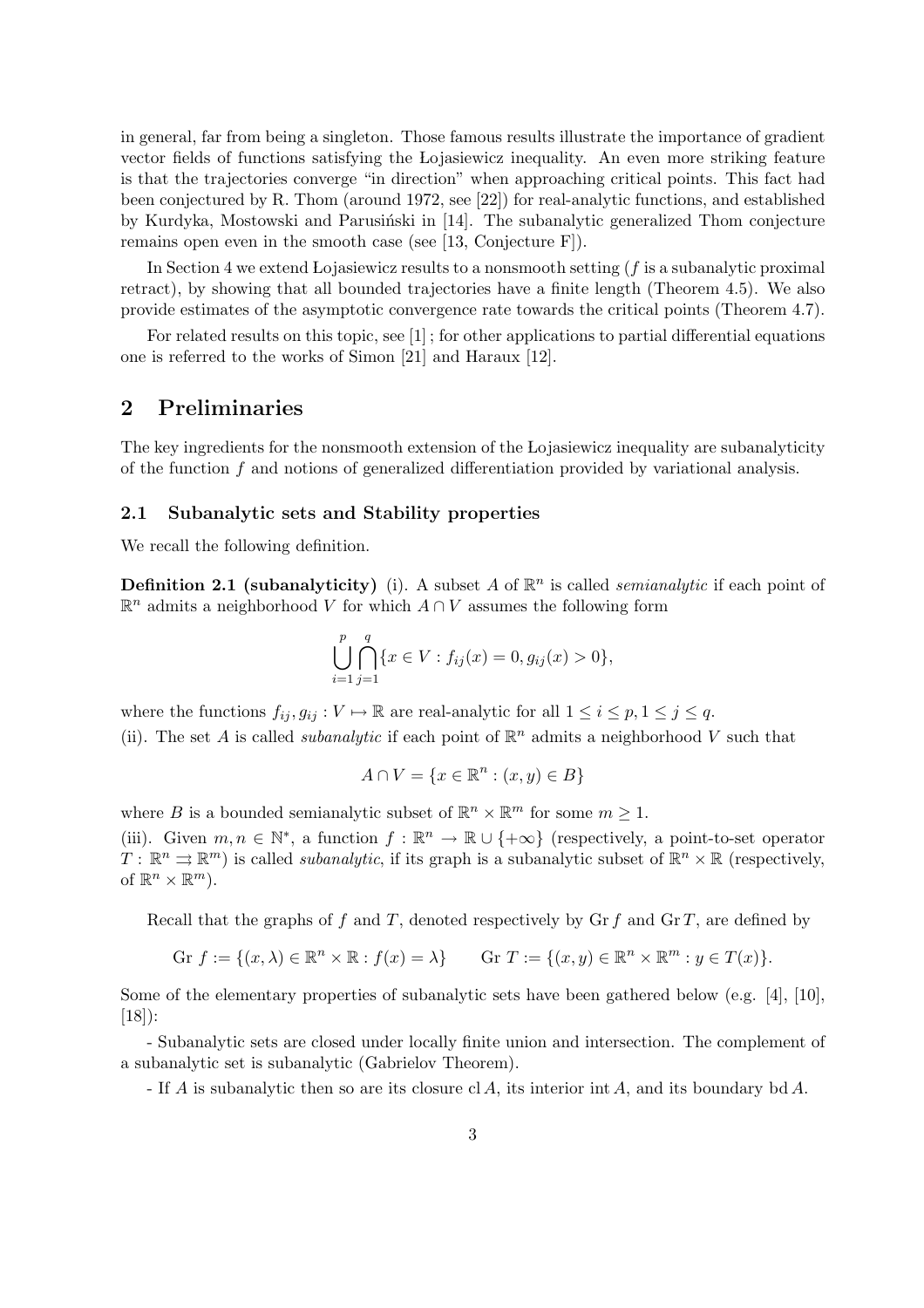- Given a subanalytic set S, the distance  $d_S(x) := \inf \{||x - a|| : a \in S\}$  is a subanalytic function.

- Path connectedness (e.g. [10, Facts 1.10-1.12]): Any subanalytic set has a locally finite number of connected components. Each component is subanalytic and subanalytically path connected, that is, every two points can be joined by a continuous subanalytic path that lies entirely in the set.

- Curve selection lemma (e.g. [4, Lemma 6.3]): If A is a subanalytic subset of  $\mathbb{R}^n$  and  $a \in$ bd A, then there exists an analytic path  $z: (-1,1) \to \mathbb{R}^n$ , satisfying  $z(0) = a$  and  $z((0,1)) \subset A$ .

The image and the preimage of a subanalytic set are not in general subanalytic set. This is essentially due to the fact that the image of an unbounded subanalytic set by a linear projection may fail to be subanalytic. Consider for instance the set  $\{(\frac{1}{n+1}, n) : n \in \mathbb{N}\}\,$ , whose projection onto  $\mathbb{R} \times \{0\}$  is not subanalytic at 0.

To remedy to this lack of stability, let us introduce a stronger analytic-like notion called global subanalyticity (see [10] and references therein).

For each  $n \in \mathbb{N}$ , set  $C_n = (-1, 1)^n$  and define  $\tau_n$  by

$$
\tau_n(x_1,\ldots,x_n) = (\frac{x_1}{1+x_1^2},\ldots,\frac{x_n}{1+x_n^2}).
$$

**Definition 2.2 (global subanalyticity)** (e.g. [10, p. 506]) (i). A subset S of  $\mathbb{R}^n$  is called globally subanalytic if its image under  $\tau_n$  is a subanalytic subset of  $\mathbb{R}^n$ .

(ii). An extended-real-valued function (respectively, a multivalued mapping) is called globally subanalytic if its graph is globally subanalytic.

Globally subanalytic sets are subanalytic, and conversely any bounded subanalytic set is globally subanalytic. Typical examples of subanalytic sets which are not globally subanalytic are the set of integers  $\mathbb{Z}$ , the graph of the sinus function, the spiral  $\{(t \cos t, t \sin t) \in \mathbb{R}^2 : t \geq 0\}$ etc. The class of semialgebraic sets (e.g. [3], [8]) provides an important subclass of globally subanalytic sets. Recall that a set  $A \subset \mathbb{R}^n$  is called *semialgebraic* if it assumes the following form

$$
A = \bigcup_{i=1}^{p} \bigcap_{j=1}^{q} \{x \in V : f_{ij}(x) = 0, g_{ij}(x) > 0\},\
$$

where  $f_{ij}, g_{ij} : \mathbb{R}^n \to \mathbb{R}$  are polynomial functions for all  $1 \le i \le p, 1 \le j \le q$ . [Readers who are unfamiliar with subanalytic geometry might in a first reading replace "subanalytic" and "globally subanalytic" by "semialgebraic" in the forthcoming statements.]

A major fact concerning the class of globally subanalytic sets is its stability under linear projections.

**Theorem 2.3 (projection theorem)** (e.g. [10, Example 4, p. 505]) Let  $\Pi(x_1, \ldots, x_{n+1})$  =  $(x_1, \ldots, x_n)$  be the canonical projection from  $\mathbb{R}^{n+1}$  onto  $\mathbb{R}^n$ . If S is a globally subanalytic subset of  $\mathbb{R}^{n+1}$ , then so is  $\Pi(S)$  in  $\mathbb{R}^n$ .

Amongst the numerous consequences of the above result in terms of stability, the following properties are crucial to our main results.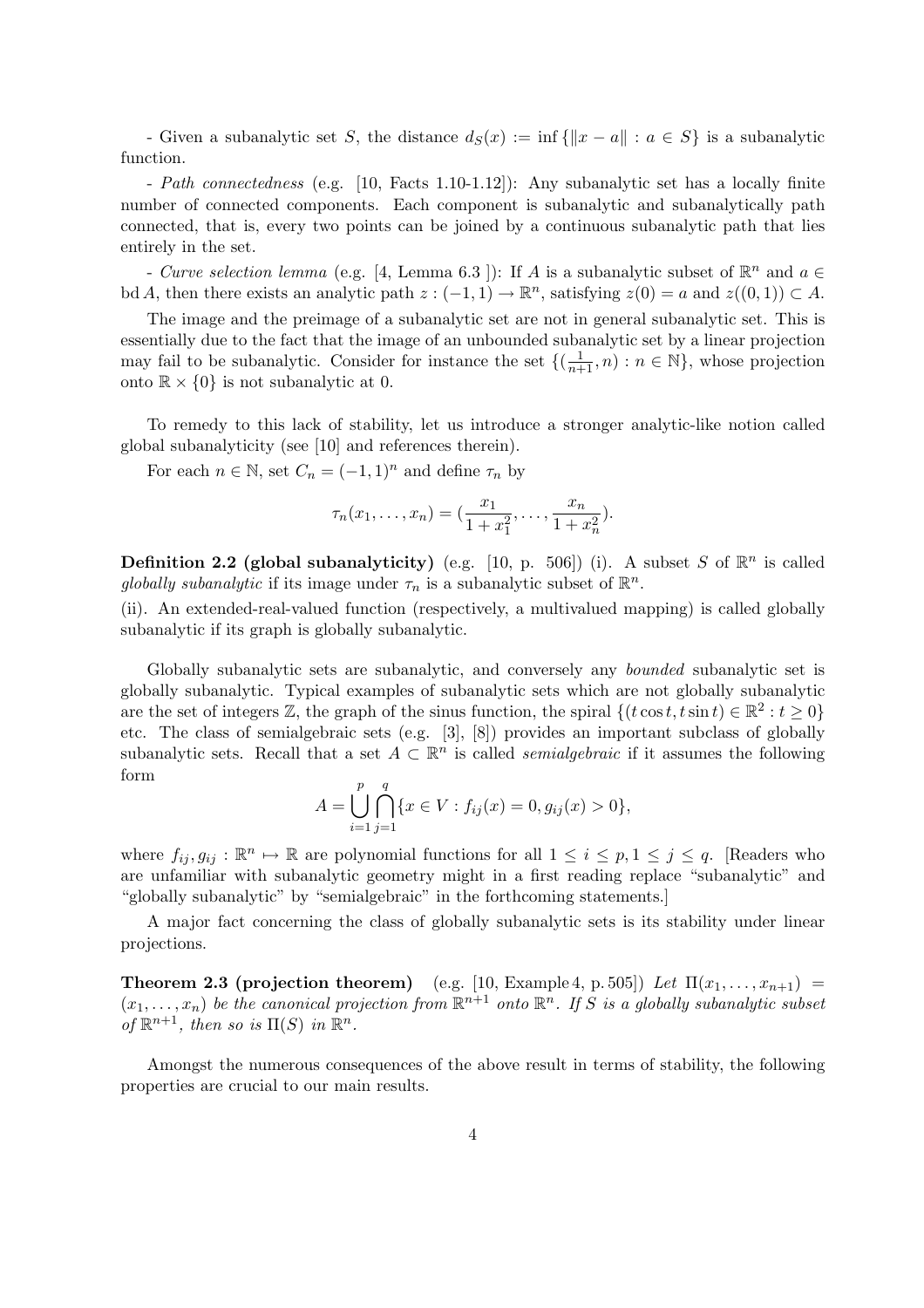- The image or the preimage of a globally subanalytic set by a globally subanalytic function (respectively, globally subanalytic multivalued operator) is globally subanalytic (e.g. [10, p. 504]).

- Monotonicity lemma (e.g. [10, Fact 4.1]) Take  $\alpha < \beta$  in R. If  $\varphi : (\alpha, \beta) \to \mathbb{R}$  is a globally subanalytic function, then there is a partition  $t_0 := \alpha < t_1 < \ldots < t_{l+1} := \beta$  of  $(\alpha, \beta)$ , such that  $\varphi|_{(t_i,t_{i+1})}$  is  $C^{\infty}$  and either constant or strictly monotone, for  $i \in \{0,\ldots,l\}$ .

Moreover ([13] e.g.)  $\varphi$  admits a *Puiseux development* at  $t = \alpha$ , that is, there exists  $\delta > 0$ , a positive integer k,  $l \in \mathbb{Z}$  and  $\{a_n\}_{n\geq l} \subset \mathbb{R}$  such that

$$
\varphi(t) = \sum_{n \geq l} a_n (t - \alpha)^{n/k}, \quad \text{for all } t \in (\alpha, \alpha + \delta).
$$

- Lojasiewicz factorization lemma (e.g. [4, Theorem 6.4]): Let  $K \subset \mathbb{R}^n$  be a compact set and  $f, g: K \to \mathbb{R}$  be two continuous (globally) subanalytic functions. If  $f^{-1}(0) \subset g^{-1}(0)$ , then there exist  $c > 0$  and a positive integer r such that  $|g(x)|^r \le c |f(x)|$  for all  $x \in K$ .

#### 2.2 Notions from nonsmooth analysis and further stability results.

Throughout this paper, we essentially deal with non-differentiable functions defined on  $\mathbb{R}^n$  with values in  $\mathbb{R} \cup \{+\infty\}$ . We denote by dom f the domain of the function, that is, the subset of  $\mathbb{R}^n$  on which f is finite. In a similar way, the domain of a point-to-set operator  $T : \mathbb{R}^n \rightrightarrows \mathbb{R}^n$ , denoted by dom T, is defined as the subset of  $\mathbb{R}^n$  on which T is nonempty. The epigraph and the strict epigraph of  $f$  are respectively defined by

$$
epi \ f := \{(x,\lambda) \in \mathbb{R}^n \times \mathbb{R} : \lambda \ge f(x)\}, \qquad epi \ f := \{(x,\lambda) \in \mathbb{R}^n \times \mathbb{R} : \lambda > f(x)\},
$$

while the *epigraphical sum* of two extended-real-valued functions  $f, g : \mathbb{R}^n \to \mathbb{R} \cup \{+\infty\}$  is the function defined by

$$
\mathbb{R}^n \ni u \longmapsto h(u) = \inf \{ f(v) + g(v - u) : v \in \mathbb{R}^n \} \in [-\infty, +\infty].
$$

The terminology stems from the fact that the strict epigraph of  $h$  is the Minkowski sum of the strict epigraphs of  $f$  and  $g$ .

Even if  $f: \mathbb{R}^n \to \mathbb{R} \cup \{+\infty\}$  is subanalytic, its domain and its epigraph may fail to be subanalytic sets.

**Example 2.4** Consider the function  $f : \mathbb{R} \to \mathbb{R} \cup \{+\infty\}$  whose graph is given by the set  $S := \{(\frac{1}{n})\}$  $\frac{1}{n}, n$ . Then the domain of f is not subanalytic whereas its graph is. If  $g : \mathbb{R} \to \mathbb{R} \cup \{+\infty\}$ has  $-S := \{(-\frac{1}{n})\}$  $\frac{1}{n}, -n)$ :  $n \in \mathbb{N}$  as its graph, both its domain and epigraph are not subanalytic.

Additional geometrical properties like convexity are also not sufficient to obtain regularity on the domain. This is shown in the example below.

**Example 2.5** Let  $\{q_n\}_{n\geq 1}$  be an enumeration of the rationals  $\{q_n\}$  and define  $h: \mathbb{R}^2 \to \mathbb{R} \cup$  ${+\infty}$  in polar coordinates by

$$
h(r,\theta) = \begin{cases} 0 & \text{if } r \in [0,1) \\ n & \text{if } r = 1 \text{ and } \theta = q_n \pmod{2\pi} \\ +\infty & \text{otherwise.} \end{cases}
$$

Then h is convex and subanalytic but its domain is not subanalytic.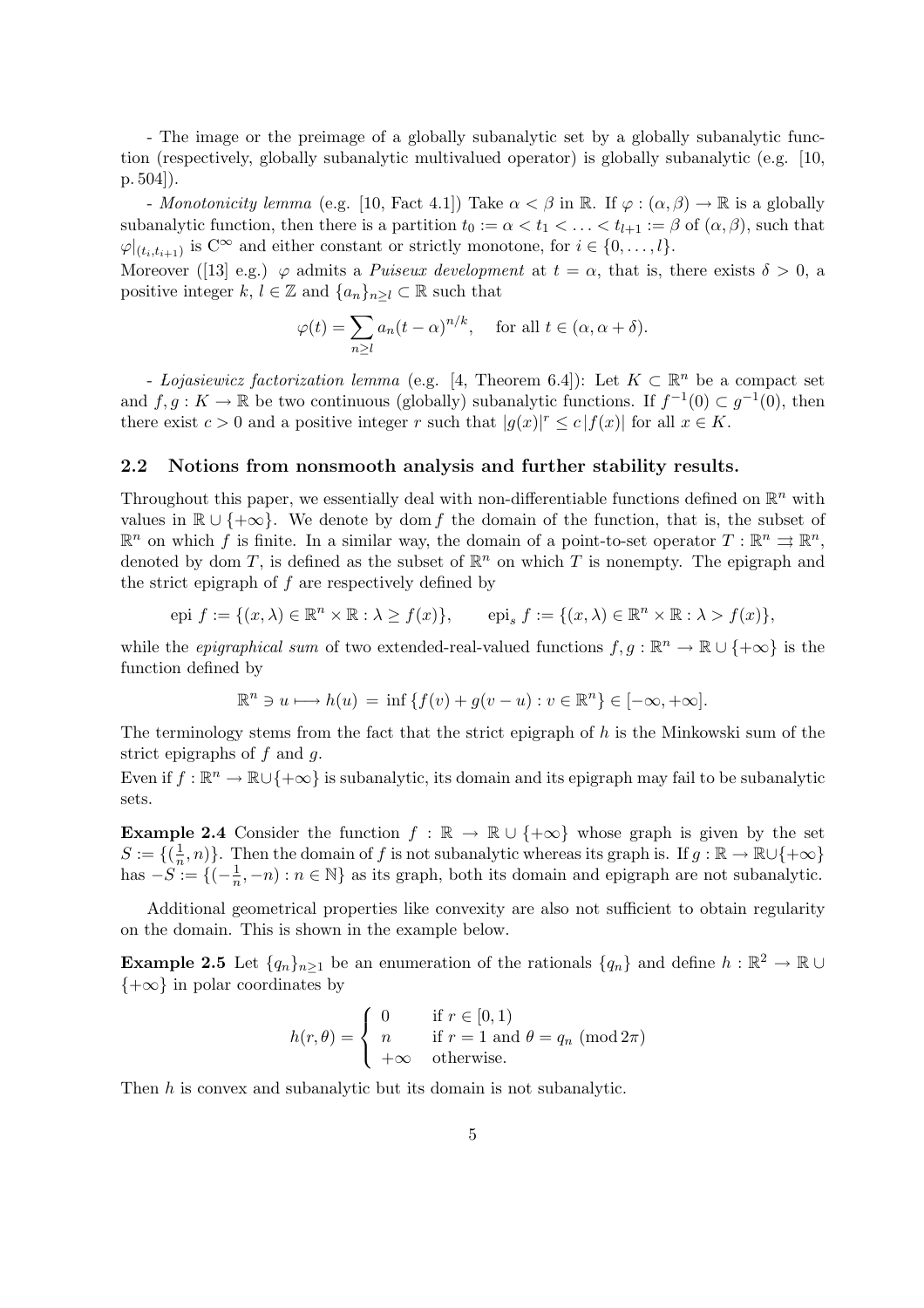As expected, such a behavior can be avoided by requiring the function to be globally subanalytic. The following two results are basic consequences of the projection theorem.

**Proposition 2.6** Let  $f : \mathbb{R}^n \to \mathbb{R} \cup \{+\infty\}$  be a globally subanalytic function. Then the domain, the epigraph, and the strict epigraph of f are globally subanalytic sets.

**Proposition 2.7** Let  $f : \mathbb{R}^n \to \mathbb{R} \cup \{+\infty\}$  be a subanalytic function which is relatively bounded on its domain, that is  $\{f(x) : x \in dom\ f \cap B\}$  is bounded for every bounded subset B of  $\mathbb{R}^n$ . Then the domain, the epigraph and the strict epigraph of f are subanalytic sets.

Remark 2.8 Observe that Proposition 2.6 and Proposition 2.7 involve distinct assumptions and provide different results. This can be seen by considering for instance the subanalytic functions  $f(x) = x^{-1}$  with dom  $f = (0, +\infty)$  and  $g := \delta_{\mathbb{N}}$ .

The case for which functions under consideration are convex but not necessarily continuous requires more attention.

**Proposition 2.9** Let  $f : \mathbb{R}^n \to \mathbb{R} \cup \{+\infty\}$  be a lower semicontinuous convex and subanalytic function such that  $inf_{\mathbb{R}^n} f \in \mathbb{R}$ . Define  $h : \mathbb{R}^n \to \mathbb{R} \cup \{+\infty\}$  as the epigraphical sum of f and the square function  $\frac{1}{2}||\cdot||^2$ , that is

$$
h(x) = \inf\{f(u) + \frac{1}{2}||x - u||^2 : u \in \mathbb{R}^n\}, \quad x \in \mathbb{R}^n.
$$

Then h is a  $C^1$  subanalytic function.

Proof The proof consists mainly in showing that the epigraphical sum of a convex function with a coercive function is a "graphically local" operation. The fact that  $h$  takes finite values and is a  $C<sup>1</sup>$  function is a classical result (see [20], for example). Therefore it suffices to prove that  $h + \delta_B$  is subanalytic for every bounded subset B of  $\mathbb{R}^n$ . Let us fix some nonempty bounded set B of  $\mathbb{R}^n$  and let us set  $M = \sup\{h(x) : x \in B\}$ . Thanks to the continuity of h we have  $M < +\infty$ .

The infimum in the definition of  $h(x)$  is always attained at a unique point denoted  $J(x)$ , and the mapping  $J : \mathbb{R}^n \to \mathbb{R}^n$  so defined is a nonexpansive mapping (see [6]). Moreover, the function f is bounded on the bounded set  $J(B)$ . Indeed if  $u = J(b)$  for some  $b \in B$ , the definition of J implies that

$$
f(u) = f(J(b)) = h(b) - \frac{1}{2}||b - J(b)||^2 < M.
$$

Let C be some ball containing the bounded set  $J(B)$ , and let  $f^M : \mathbb{R}^n \to \mathbb{R} \cup \{+\infty\}$  be the function whose graph is given by Gr  $f \cap (C \times [\inf_{\mathbb{R}^n} f, M])$ . By definition the function  $f^M$  has a bounded subanalytic graph and it is therefore globally subanalytic. According to the above considerations the values of  $h$  on  $B$  coincide with those of the function

$$
\hat{h}(x) := \inf \{ f^M(u) + \frac{1}{2} ||x - u||^2 : u \in \mathbb{R}^n \}, \quad x \in \mathbb{R}^n.
$$

The strict epigraph of  $\hat{h}$  is the sum of the strict epigraphs of the bounded subanalytic function  $f^M$  and the square function  $u \mapsto \frac{1}{2}||x-u||^2$  (which is globally subanalytic for it is semialgebraic). This yields that  $\hat{h}$  (and consequently  $h + \delta_B$ ) is globally subanalytic; hence h is subanalytic.  $\diamond$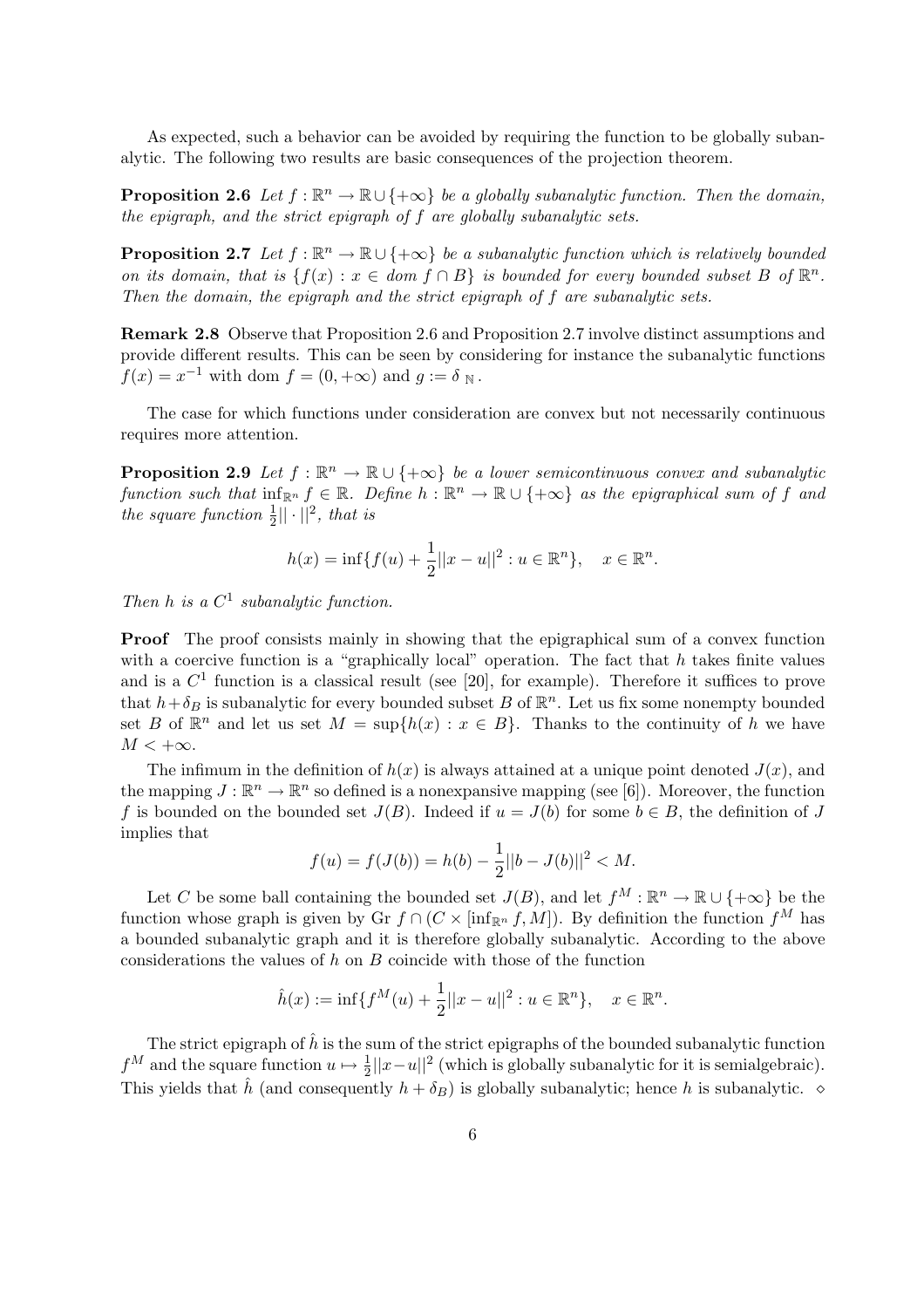The notion of subdifferential – that is, an appropriate multivalued operator playing the role of the usual gradient mapping – is crucial for our considerations. In the sequel we denote by  $\langle \cdot, \cdot \rangle$  the usual Euclidean product of  $\mathbb{R}^n$ .

Definition 2.10 (subdifferential) (e.g. [20, Definition 8.3])

(i). The Fréchet subdifferential  $\hat{\partial}f(x)$  of a lower semicontinuous function f at  $x \in \mathbb{R}^n$  is given by  $\mathbf{A}^{\dagger}$ 

$$
\hat{\partial}f(x) = \left\{ x^* \in \mathbb{R}^n : \liminf_{y \to x, y \neq x} \frac{f(y) - f(x) - \langle x^*, y - x \rangle}{\|y - x\|} \ge 0 \right\},\
$$

whenever  $x \in$  dom f, and by  $\hat{\partial} f(x) = \emptyset$  otherwise.

(ii). The *limiting subdifferential* at  $x \in \mathbb{R}^n$ , denoted by  $\partial f(x)$ , is the set of all cluster points of sequences  ${x_n^*}_{n \geq 1}$  such that  $x_n^* \in \hat{\partial} f(x_n)$  and  $(x_n, f(x_n)) \to (x, f(x))$  as  $n \to +\infty$ .

If the function f is of class  $C^1$  the above notion coincides with the usual concept of gradient, that is,  $\partial f(x) = \partial f(x) = \{\nabla f(x)\}\.$  For a general lower semicontinuous function, the limiting subdifferential  $\partial f(x)$  (thus, a fortiori the Fréchet subdifferential  $\partial f(x)$ ) can be possibly empty at several points  $x \in \text{dom } f$ . Nevertheless (e.g. [20, Chapter 8]), both the domain of  $\partial f$  and (a fortiori) the domain of  $\partial f$  are dense in the domain of f.

Using the limiting subdifferential  $\partial f$ , we define the *nonsmooth slope* of f by

$$
m_f(x) := \inf\{\|x^*\| : x^* \in \partial f(x)\}.
$$
 (4)

By definition,  $m_f(x) = +\infty$ , whenever  $\partial f(x) = \emptyset$ .

Let us recall that if f is continuous, the operator  $\partial f : \mathbb{R}^n \to \mathbb{R}^n$  has a closed graph. This is also the case for a lower semicontinuous convex function, where both  $\partial f(x)$  and  $\partial f(x)$  coincide with the classical subdifferential of convex analysis, that is,

$$
\partial f(x) = \hat{\partial} f(x) = \{x^* \in \mathbb{R}^n : f(\cdot) - \langle x^*, \cdot \rangle \text{ has a global minimum at } x\}.
$$
 (5)

We are ready to state the notion of generalized critical point (in the sense of variational analysis).

**Definition 2.11 (critical point)** A point  $a \in \mathbb{R}^n$  is said to be a (generalized) *critical point* of the function  $f : \mathbb{R}^n \to \mathbb{R} \cup \{+\infty\}$  if it belongs to the set

$$
crit f := \{ x \in \mathbb{R}^n : 0 \in \partial f(x) \}.
$$

**Remark 2.12** (i) If an extended-real-valued function  $f : \mathbb{R}^n \to \mathbb{R} \cup \{+\infty\}$  has a closed domain dom f relative to which it is continuous (that is,  $f|_{\text{dom } f}$  is continuous), then f is lower semicontinuous and the graph of the limiting subdifferential  $\partial f$  is simply the closure of the graph of the Fréchet subdifferential  $\partial f$ .

(ii) If f is either lower semicontinuous convex or if dom f is closed and  $f|_{\text{dom }f}$  is continuous, then the graph of  $\partial f$  is closed, which implies that the set crit f of the critical points of f is closed. In that case, let us also observe that the slope  $m<sub>f</sub>(x)$  is a lower semicontinuous function, and that

$$
crit f = m_f^{-1}(0).
$$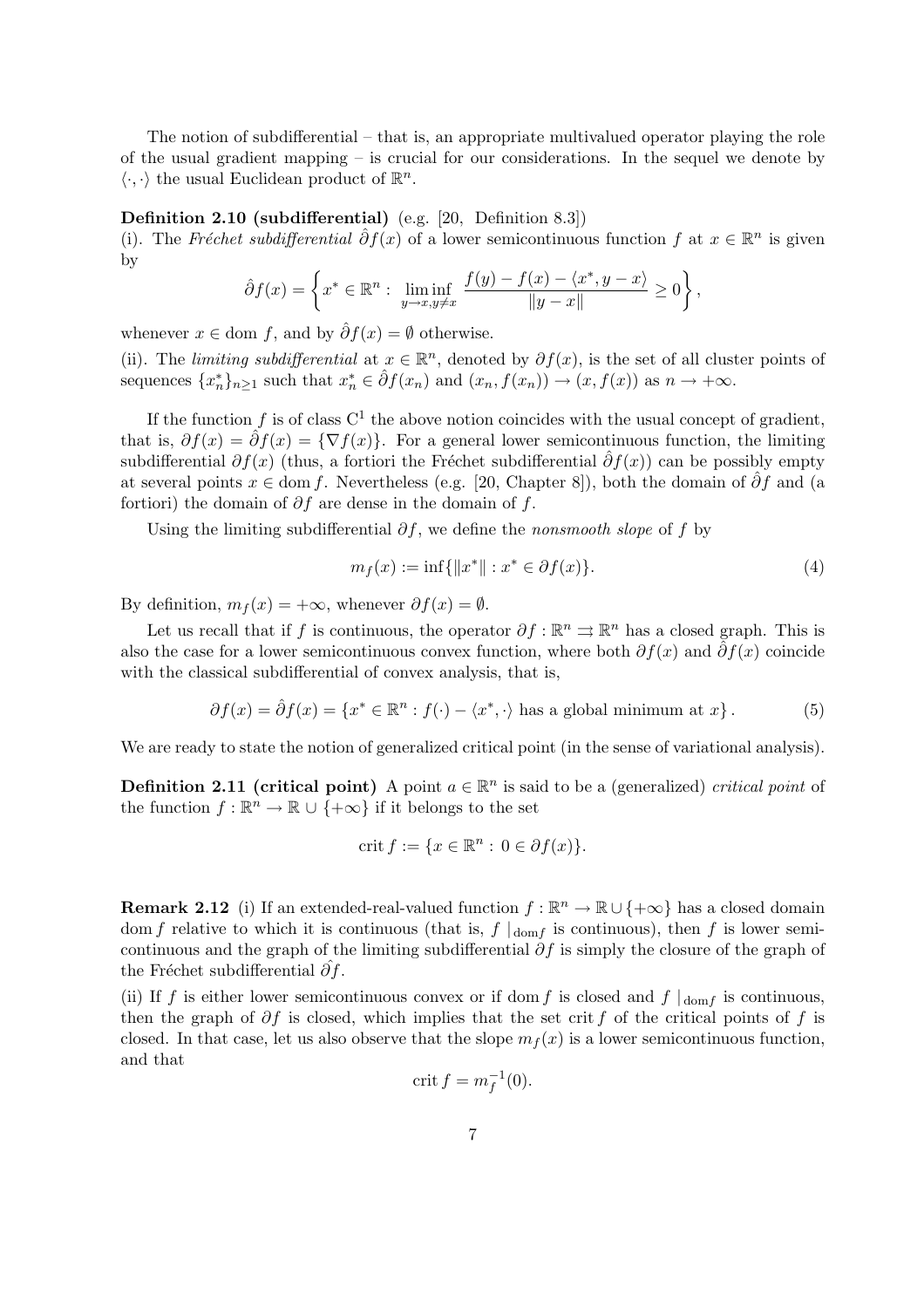The following result illustrates further the properties of stability of subanalytic sets recalled in Subsections 2.1 and 2.2.

#### Proposition 2.13 Let f be an extended-real-valued function.

(i) If f is globally subanalytic, then the operators  $\hat{\partial} f$  and  $\partial f$ , the function  $m_f$  and the set crit f are globally subanalytic.

(ii) If f is subanalytic and relatively bounded on its domain, then the operators  $\hat{\partial} f$  and  $\partial f$ , the function  $m<sub>f</sub>$  and the set crit f are subanalytic.

**Proof.** The local nature of the Fréchet and the limiting subdifferential allow to restrict our proof to the globally subanalytic function  $f_B := f + \delta_B$  where B is some nontrivial ball. It suffices therefore to establish (i).

Thanks to the projection theorem (Theorem 2.3), the proof becomes a routine application of [8, Theorem 1.13] which asserts that if  $\Phi(x_1, \ldots, x_n)$  is a first order formula (in the language of the subanalytic structure of  $\mathbb{R}^n$ , then the set  $\{(x_1,\ldots,x_n) \in \mathbb{R}^n : \Phi(x_1,\ldots,x_n)\}\)$  is definable, or in other words it belongs to the structure.<sup>2</sup>

As an illustration of this standard technique, let us prove that the operator  $\hat{\partial} f : \mathbb{R}^n \rightrightarrows \mathbb{R}^n$  is globally subanalytic. To this end, set  $A =$  epi f,  $\Gamma =$  Gr f and  $D =$  dom f, which are all globally subanalytic sets. According to Definition 2.10 (ii) the graph Gr  $\partial f$  of the Fréchet subdifferential  $\hat{\partial}f(x)$  is the set of  $(x, x^*) \in \mathbb{R}^n \times \mathbb{R}^n$  such that

$$
\{\forall \varepsilon>0, \exists \delta>0, \forall (y,\beta)\in (B(x,\delta)\times\mathbb{R})\cap A\Rightarrow (y,\beta-\langle x^*,y-x\rangle+\varepsilon\|y-x\|)\in A\},
$$

where  $B(x, \delta)$  denotes the open ball of center x and radius  $\delta > 0$ . Since the above first order formula involves only globally subanalytic sets (namely, the subanalytic sets  $B(x, \delta)$ , R and A), it follows that Gr $\partial f$  is subanalytic.

Subanalyticity of the graphs of the operator  $\partial f$  and of the function  $m_f$  can be proved similarly. Finally, crit f being the inverse image of (the subanalytic set)  $\{0\}$  by  $m_f$ , it is a subanalytic  $\circ$  set.

Similarly one obtains the following

**Corollary 2.14** Under the assumptions of Proposition 2.13 (ii), the restrictions of the multivalued mappings  $\hat{\partial}f$ ,  $\partial f$  and of the slope function  $m_f$  to any bounded subanalytic subset of  $\mathbb{R}^n$ are globally subanalytic.

Remark 2.15 The assumptions (and consequently the results) of the statements (i) and (ii) of Proposition 2.13 are of different nature. For example, let us consider the lower semicontinuous convex function  $f : \mathbb{R}^2 \to \mathbb{R} \cup \{+\infty\}$ , defined by

$$
f(x,y) = \begin{cases} x^2/y & \text{if } y > 0 ; \\ 0 & \text{if } x = y = 0 ; \\ +\infty & \text{elsewhere.} \end{cases}
$$

Then Proposition 2.13(i) applies but not (ii), since f is not relatively bounded on dom f.

<sup>&</sup>lt;sup>2</sup>Global subanalytic sets form a model-complete first order theory. In fact, whether or not a structure is "model complete" depends only on the theory of the structure, that is, the set of the sentences (i.e. quantifier-free formulas) of its language which are true in this theory. We refer to [23, page 1052] for more details.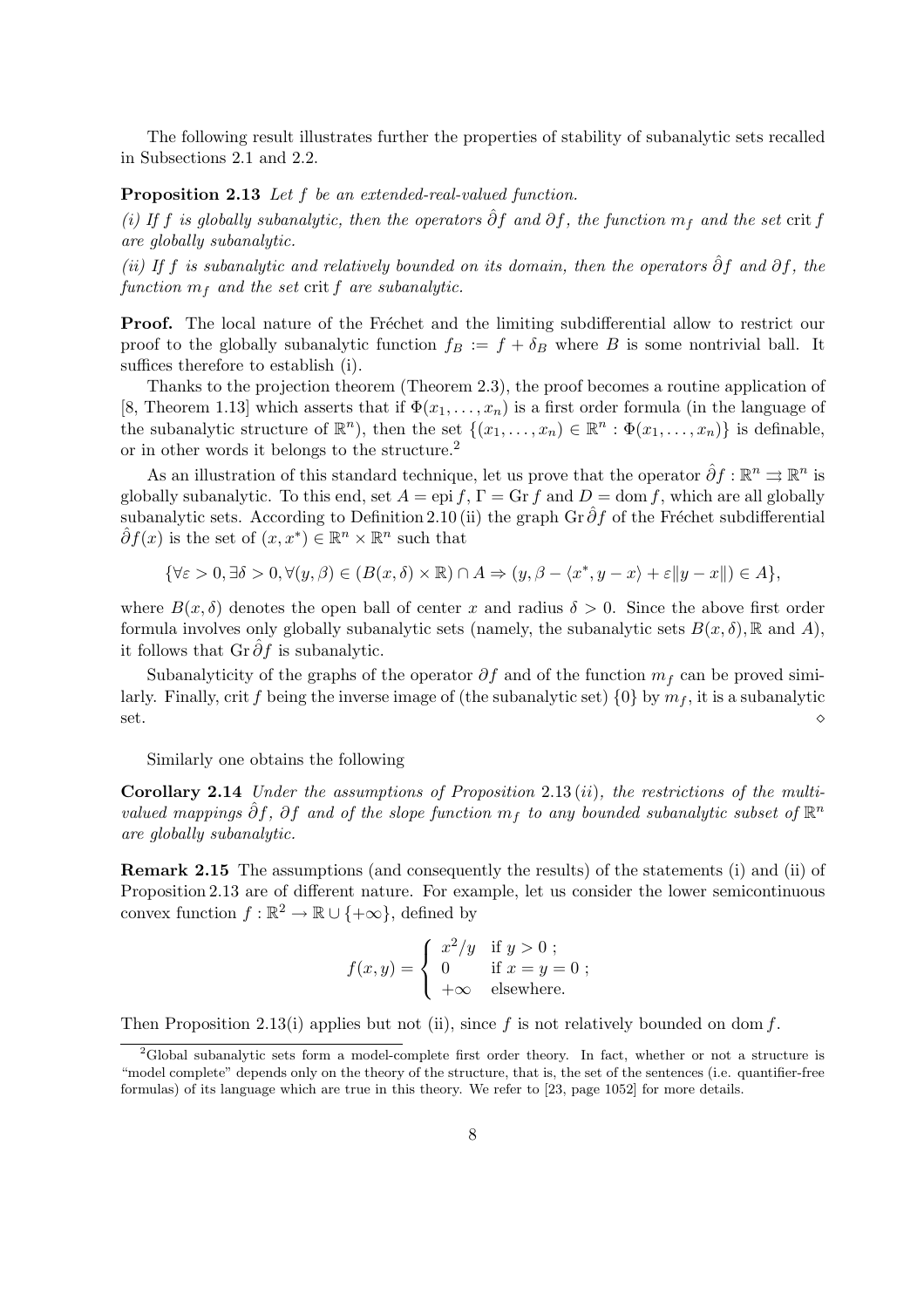#### 3 Main results

#### 3.1 The Lojasiewicz inequality for subanalytic continuous functions

Assuming f subanalytic and having a closed domain relative to which it is continuous, the set crit  $f$  is closed (Remark 2.12) and subanalytic (Proposition 2.13), so it has a locally finite number of connected components (see Subsection 2.1). For any a in crit f, let us denote by  $(\operatorname{crit} f)_a$  the connected component of crit f containing a. In  $[5,$  Theorem 13 it has been established that

$$
f \text{ is constant on } (\text{crit } f)_a. \tag{6}
$$

The proof of (6) relies on a fundamental structural result about subanalytic functions (stratification) and on the Pawłucki generalization of the Puiseux lemma, see [5]. Nevertheless,  $(6)$  can be easily proved for continuous functions that satisfy in addition

$$
\hat{\partial}f(x) = \partial f(x), \quad \text{for all } x \in \mathbb{R}^n. \tag{7}
$$

Indeed, given x and y in some connected component  $S_i$  of crit f we consider the continuous subanalytic path  $z : [0, 1] \rightarrow S_i$  with  $z(0) = x$  and  $z(1) = y$ , and the subanalytic function  $h(t) = (f \circ z)(t)$  (see Subsection 2.1). Since  $0 \in \hat{\partial} f(z(t))$  for all  $t \in [0, 1]$ , from the "monotonicity lemma" and the chain rule for the Fréchet subdifferential [20, Theorem 10.6] we get  $h'(t) = 0$ , for almost all t. It follows that h is constant on [0, 1], whence  $f(x) = f(y)$ . Examples of continuous functions that satisfy (7) are  $C^1$  functions (for which  $\partial f(x) = \hat{\partial} f(x) = \{\nabla f(x)\}\)$ , proximal retracts (or lower- $C^2$  functions, see [20, Definition 10.29] and Section 4), or more generally subdifferentially regular functions [20, Definition 7.25].

The main result of Subsection 3.1 can be now stated:

**Theorem 3.1** Let  $f : \mathbb{R}^n \to \mathbb{R} \cup \{+\infty\}$  be a subanalytic function with closed domain and assume that  $f \mid_{domf}$  is continuous. Let  $a \in \mathbb{R}^n$  be a critical point of f. Then there exists an exponent  $\theta \in [0, 1)$  such that the function

$$
\frac{|f - f(a)|^{\theta}}{m_f} \tag{8}
$$

is bounded around a.

N.B. We have adopted here the following conventions:  $0^0 = 1$  and  $\infty/\infty = 0/0 = 0$ .

**Proof.** Let us set  $S = \text{crit } f$  and  $S_a = (\text{crit } f)_a$ . Replacing if necessary f by  $g(x) = f(x) - f(a)$ , there is no loss of generality to assume  $f(a) = 0$ , so that (6) implies  $S_a \subset f^{-1}(0)$ .

We may also assume that f is globally subanalytic and that the set  $S_a$  is compact. Indeed, if this is not the case, then we replace the function  $f$  by the globally subanalytic function  $g$  defined (for some  $R > 0$ ) by  $g(x) = f(x) + \delta_{\bar{B}(a,R)}(x)$ , where  $\delta_{\bar{B}(a,R)}$  denotes the indicator function of the closed ball  $\bar{B}(a, R)$ . Then g has a closed domain relative to which it is continuous, a is a critical point for g and  $(\text{crit } g)_a \cap B(a, R) = S_a \cap B(a, R)$ . Establishing (8) for f is thus equivalent of doing so for the globally subanalytic function g.

It is also sufficient to establish separately that the function  $x \mapsto [m_f(x)]^{-1} |f(x)|^{\theta}$  is bounded when x varies inside the subanalytic set  $f^{-1}((0, +\infty])$  and subsequently to do the same when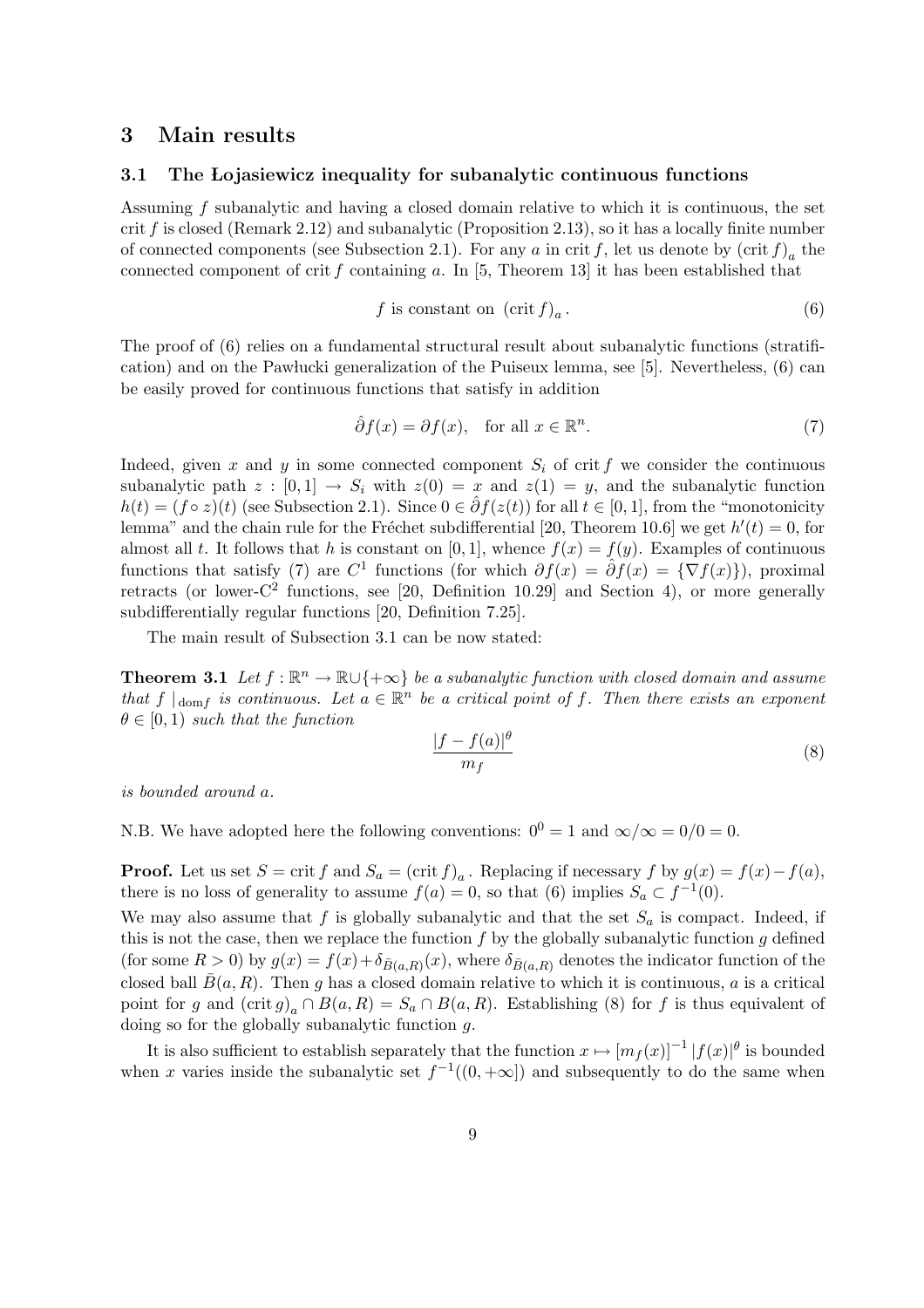x varies in  $f^{-1}((-\infty,0])$ . Since this latter assertion will follow by reproducing essentially the same arguments, we may assume with no loss of generality that  $f \geq 0$ .

Let us choose  $\Delta > 0$  so that the compact set  $U = \{x \in \mathbb{R}^n : d_{S_a}(x) \leq \Delta\} \cap \text{dom } f$  separates  $S_a$  from the other connected components of S. Note that U is a globally subanalytic set (see Subsection 2.1). We claim that for all  $\bar{x}$  in the boundary of  $S_a$  we have

$$
\lim_{\substack{x \to \bar{x} \\ x \in U \setminus S_a}} \frac{f(x)}{m_f(x)} = 0.
$$
\n(9)

If the above limit were not zero, there would exist a sequence  $\{(x_p, x_p^*)\}$  in Gr  $\partial f$  and  $r > 0$ with  $x_p \to \bar{x}$  as  $p \to +\infty$  and such that  $f(x_p) > r||x_p^*|| > 0$  for all p. By the definition of the limiting subdifferential there exists a sequence  $(y_p, y_p^*) \in \text{Gr } \hat{\partial} f$  such that  $f(y_p) > r ||y_p^*|| > 0$ where  $y_p$  converges to  $\bar{x}$ . This proves that for some  $r > 0$  the point  $\bar{x}$  belongs to the closure of the set

$$
F = \{ x \in U \setminus S_a : \exists x^* \in \hat{\partial} f(x), f(x) > r \, ||x^*|| > 0 \}.
$$

Owing to Proposition 2.13 (i) the latter set is globally subanalytic, so by the "curve selection lemma" (Subsection 2.1) there exists an analytic curve  $z: (-1,1) \to \mathbb{R}^n$  with  $z(0) = \bar{x}$  and  $z((0,1)) \subset F$ . Hence for all small  $t > 0$  there exists a nonzero subgradient  $z^*(t) \in \hat{\partial}f(z(t))$ satisfying

$$
f(z(t)) > r \|z^*(t)\| > 0.
$$
\n(10)

Thanks to the continuity of  $f|_{\text{dom } f}$  at  $\bar{x} = z(0)$  the subanalytic function

$$
[0,1) \ni t \mapsto h(t) = (f \circ z)(t)
$$

is continuous at  $t = 0$  and (6) implies that  $h(0) = f(\bar{x}) = 0$ . Applying the "monotonicity lemma" (Subsection 2.1) to the globally subanalytic function  $h$  and the chain rule calculus for the Fréchet subdifferential ([20, Theorem 10.6]), we get for t small enough that  $|h'(t)| \le M \|z^*(t)\|$ , where  $M = \max \{||\dot{z}(t)|| : t \in (-1/2, 1/2)\}\.$  Then by applying (10), it follows that

$$
\frac{h(t)}{|h'(t)|} > r M^{-1} > 0, \qquad \text{for all small } t > 0.
$$
 (11)

Considering the Puiseux development of h around  $t = 0$  (see Subsection 2.1) we conclude that for some positive rational q and some  $c > 0$  we have  $h(t) = ct^q + o(t^q)$  for all small  $t > 0$ . By differentiating the Puiseux development of h at  $t = 0$  and replacing in (11) we obtain a contradiction.

Let us now establish (8). To this end, let us consider the globally subanalytic function

$$
\varphi(t) = \inf \{ m_f(x) : x \in U \cap f^{-1}(t) \}, \text{ if } t \in \mathbb{R}_+.
$$

Clearly  $\varphi(0) = 0$ , while from the definition of U, it ensues that  $0 < \varphi(t) < +\infty$  for all small  $t > 0$ . If for every  $\delta > 0$  the function  $\varphi$  assumes at least one infinite value in the interval  $(0, \delta)$ , then the subanalyticity of dom  $\varphi$  guarantees that 0 is an isolated point in dom  $\varphi$ . In this case (8) holds trivially. We may thus assume that  $\varphi$  is finite around 0. Evoking again the "monotonicity" lemma" (Subsection 2.1) we deduce that

$$
l = \lim_{t \to 0^+} \varphi \in [0, +\infty].
$$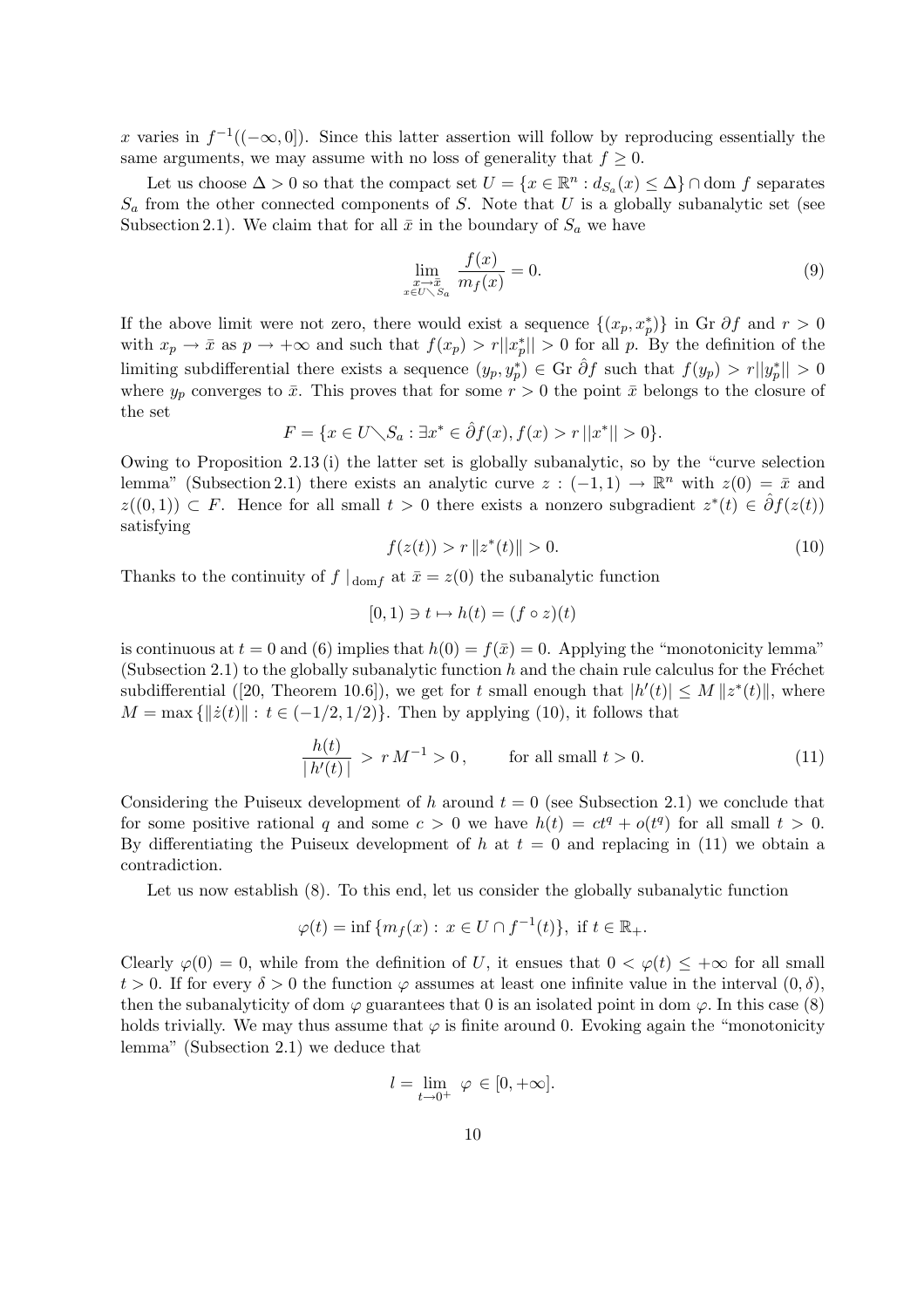In case that  $l \neq 0$ , (8) follows easily (with  $\theta = 0$ ), so we may assume  $l = 0$  and  $\varphi$  is continuous. In this case, we consider the Puiseux expansion of  $\varphi$  which has the form

$$
\varphi(t) = \sum_{n=0}^{+\infty} a_n t^{\frac{n}{k}}, \quad \text{for all small } t > 0,
$$

where k is a positive integer. Let  $n_0 \in \mathbb{N}^*$  be the first integer such that  $a_{n_0} \neq 0$  and let us set  $\eta = \frac{n_0}{k}$ . Then

$$
\varphi(t) = ct^{\eta} + o(t^{\eta}),\tag{12}
$$

where  $c := a_{n_0} > 0$ . Unless (8) holds trivially, we may assume by (6), that there exists a sequence  $\{x_{\nu}\}_{\nu} \subset U \setminus S_a$  such that  $x_{\nu} \to a$ ,  $m_f(x_{\nu}) \to 0$  and  $f(x_{\nu}) \geq 0$ . Let us consider the globally subanalytic set

$$
A = \{x \in U \setminus S_a : m_f(x) = \varphi(f(x)), \ f(x) \ge 0\} \ne \emptyset.
$$

We claim that

$$
cl A \cap S_a \neq \emptyset. \tag{13}
$$

Indeed, if (13) were not true, then by a standard compactness argument, there would exist an open neigborhood V around  $S_a$  such that  $S_a \subset V \cap$ dom  $f \subset U$  and  $A \cap V = \emptyset$ . Setting  $t_{\nu} = f(x_{\nu})$ (for the sequence  $\{x_{\nu}\}_{\nu}$  mentioned above) and considering  $y_{\nu} \in U$  such that  $m_f(y_{\nu}) = \varphi(t_{\nu})$ (by Remark 2.12  $m_f$  is lower semicontinuous) and  $f(y_\nu) = t_\nu$ , we would obtain  $\{y_\nu\}_\nu \subset U \setminus V$ . By compactness, we could then assume that  $y_{\nu} \to y \in U \setminus V$ , which would yield (by continuity of  $\varphi$ ) that  $m_f(y) = 0$ , that is,  $y \in S_a$  and a contradiction follows.

Thus (13) holds and there exists an analytic curve  $z: (-1,1) \to \mathbb{R}^n$  with  $z(0) := b \in S_a$ and  $z((0,1)) \subset A$ . As  $s \searrow 0^+$  we get (by continuity of f and  $\varphi$ ) that  $f(z(s)) \to 0$  and  $m_f(z(s)) = \varphi(f(z(s))) \to 0$ . We deduce from (12) that

$$
m_f(z(s)) = c(f(z(s)))^{\eta} + o((f(z(s))^{\eta}),
$$

so (9) implies that  $\eta < 1$ . Take  $\theta \in (\eta, 1)$ , and apply (12) to obtain the existence of  $t_0 > 0$  such that  $\varphi(t) \geq ct^{\theta}$  for all  $t \in [0, t_0)$ . By using the continuity of  $f \mid_{dom f}$  at  $a$ , it follows that there exists  $\mu > 0$  such that  $|f(x)| < t_0$  for all  $x \in \text{dom } f \cap B(a, \mu)$ . Finally, to obtain (8), we simply observe that

$$
m_f(x) \ge \varphi(f(x)) \ge cf(x)^{\theta}
$$
, for all  $x \in B(a, \mu)$ .

The proof is complete.  $\Diamond$ 

**Remark 3.2** Let us note that (8) still holds around any point  $a \in \text{dom } f \setminus \text{crit } f$ . Indeed, if  $a \notin \text{crit } f$  then  $m_f(x)$  is bounded below away from 0 in a neighborhood of a, so (8) follows from the continuity of  $f$ . In this case, the assumption of subanalyticity is obviously not needed.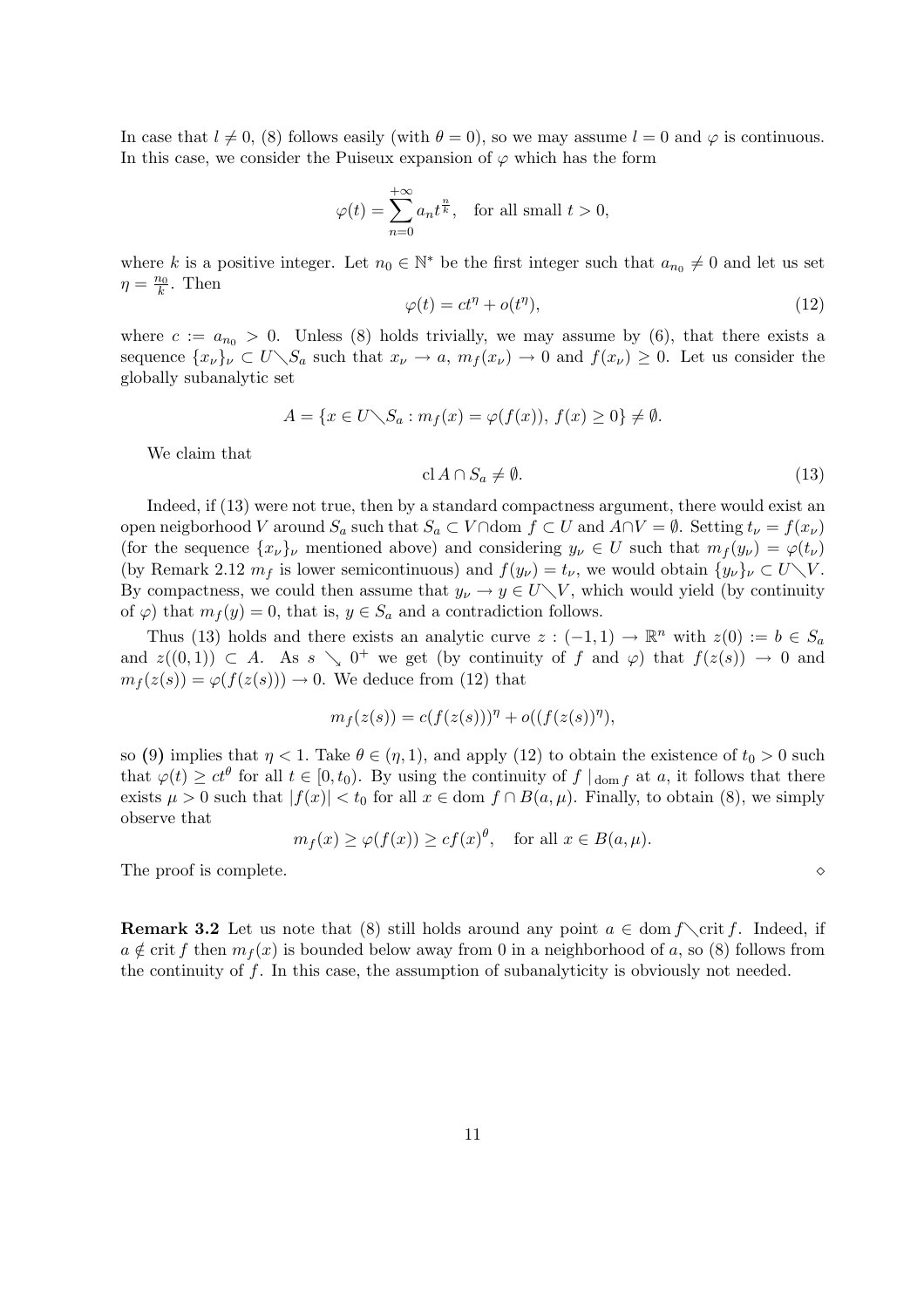#### 3.2 The Lojasiewicz inequality for subanalytic lower semicontinuous convex functions

In this subsection we are interested in lower semicontinuous convex subanalytic functions  $f$ :  $\mathbb{R}^n \to \mathbb{R} \cup \{+\infty\}$  which are somewhere finite, that is, convex functions for which dom  $f \neq \emptyset$ . In this case, in view of  $(5)$ , the set of critical points crit f is closed and convex, and coincides with the set of minimizers of  $f$ .

Before proceeding let us recall classical facts from convex analysis (e.g. [20]). Let us denote by g the epigraphical sum of f and  $\frac{1}{2} \|\cdot\|^2$  (see Proposition 2.9). The function  $g : \mathbb{R}^n \to \mathbb{R}$  is finite-valued and  $C^1$  and enjoys the following properties

(a)  $g \leq f$ .

- (b) The set of critical points of g is exactly the set of critical points of f.
- (c) The infimum values of f and g coincide, i.e.  $\inf_{\mathbb{R}^n} f = \inf_{\mathbb{R}^n} g$ .

The properties of  $g$  are related to the so-called Moreau regularizing process; for more details and further results one is referred to [20].

We are ready to state the main result of Subsection 3.2.

**Theorem 3.3** Let  $f : \mathbb{R}^n \to \mathbb{R} \cup \{+\infty\}$  be a lower semicontinuous convex subanalytic function with crit  $f \neq \emptyset$ . For any bounded set K there exists an exponent  $\theta \in [0,1)$  such that the function

$$
\frac{|f - \min f|^{\theta}}{m_f} \tag{14}
$$

is bounded on K.

**Proof.** By Proposition 2.9, the function q defined above is subanalytic and continuous. Applying (b) and the results of the preceding section, we see that  $S := \text{crit } f$  is subanalytic. Let us show how g may be used to derive a growth condition for f. For any  $x \in K$ , the following equivalence

$$
d_S(x) = 0 \Longleftrightarrow |g(x) - \min g| = 0,
$$

combined with the Lojasiewicz factorization lemma (Subsection 2.1) for the continuous subanalytic functions  $|g - \min g|$  and  $d_S$  (restricted to the bounded set K) yields the existence of  $r > 1$ and  $c > 0$  such that

$$
c [d_S(x)]^r \le |g(x) - \min g|, \text{ for all } x \in K.
$$

On the other hand, the properties  $(a)$ ,  $(b)$ ,  $(c)$  of g imply that

$$
|f(x) - \min f| \ge |g(x) - \min g|, \text{ for all } x \in \mathbb{R}^n,
$$

so that,

$$
[d_S(x)] \le c^{-1/r} |f(x) - \min f|^{1/r}.
$$
 (15)

Moreover, since f is convex we get for all a in S and all  $(x, x^*) \in \mathbb{G} \cdot \partial f$ 

$$
f(a) \ge f(x) + \langle x^*, a - x \rangle.
$$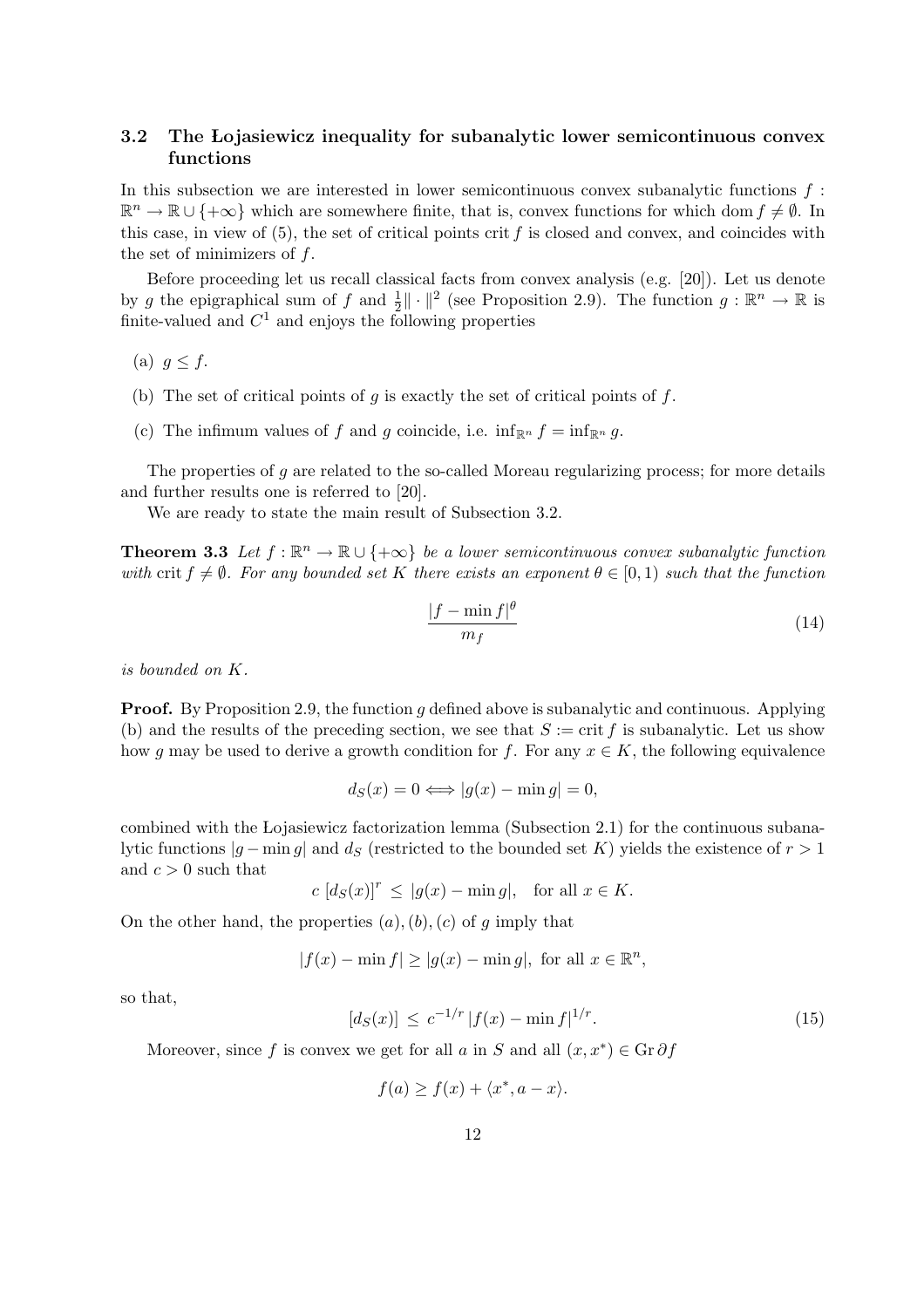Thus for all  $(x, x^*) \in \mathbb{G}r \partial f$  it follows that  $|f(x) - f(a)| \leq ||x^*|| \, ||x - a||$ , and by taking the infimum over all  $a \in S$  we obtain

$$
|f(x) - \min f| \le ||x^*|| \, d_S(x). \tag{16}
$$

We therefore deduce from (15) that for all  $x \in K$  and all  $(x, x^*) \in \mathbb{G} \cdot \partial f$ 

$$
|f(x) - \min f| \leq c^{-1/r} ||x^*|| \cdot |f(x) - \min f|^{1/r}.
$$

By setting  $\theta = 1 - r^{-1}$ , the latter inequality implies  $|f(x) - \min f|$ <sup> $\theta \leq c^{-1/r} m_f(x)$ , for all  $x \in K$ </sup> and  $(14)$  follows.

Remark 3.4 The lower semicontinuous convex function f considered in Remark 2.15 provides an example where Theorem 3.3 applies while Theorem 3.1 does not.

Remark 3.5 A careful examination of the proof of Theorem 3.3 shows that the important assumption is not subanalyticity of the function, but rather the growth condition near critical values that subanalyticity implies. Indeed, let  $K$  be a compact set and  $f$  be any lower semicontinuous convex function  $f$  that satisfies

$$
|f(x) - \min f| \ge c \, d_S(x)^r \qquad \text{for all } x \in K,\tag{17}
$$

where  $c > 0$ ,  $r > 1$  and with  $S = \text{crit } f \neq \emptyset$ . The argument of Theorem 3.3 may be then slightly modified in order to derive a Lojasiewicz inequality around any critical point  $\alpha$  belonging to the interior of K.

Remark 3.6 From relation (16), which is true for all lower semicontinuous convex functions, a weaker version of  $(14)$  can be deduced. Indeed, if f is convex (but not necessarily subanalytic), then the function

$$
\frac{|f - \min f|}{m_f}
$$

is bounded around any critical point of  $f$ .

Remark 3.7 By using elementary arguments it can be shown that  $f$  satisfies the Lojasiewicz inequality around any point  $a \in \text{dom } f$  (cf. Remark 3.2).

### 4 Applications to dynamical systems

Throughout this section, unless otherwise stated, we make the following assumptions:

(H1) f is either lower semicontinuous convex or lower-C<sup>2</sup> with dom  $f = \mathbb{R}^n$ .

(H2) f is somewhere finite (dom  $f \neq \emptyset$ ) and bounded from below.

We recall (see [20, Definition 10.29], for example) that a function f is called *lower-C*<sup>2</sup>, if for every  $x_0 \in \text{dom } f$  there exist a neighborhood U of  $x_0$ , a compact topological space S, and a jointly continuous function  $F: U \times S \to \mathbb{R}$  satisfying  $f(x) = \max_{s \in S} F(x, s)$ , for all  $x \in U$ , and such that the (partial) derivatives  $\nabla_x F(\cdot, \cdot)$  and  $\nabla_x^2 F(\cdot, \cdot)$  exist and are jointly continuous.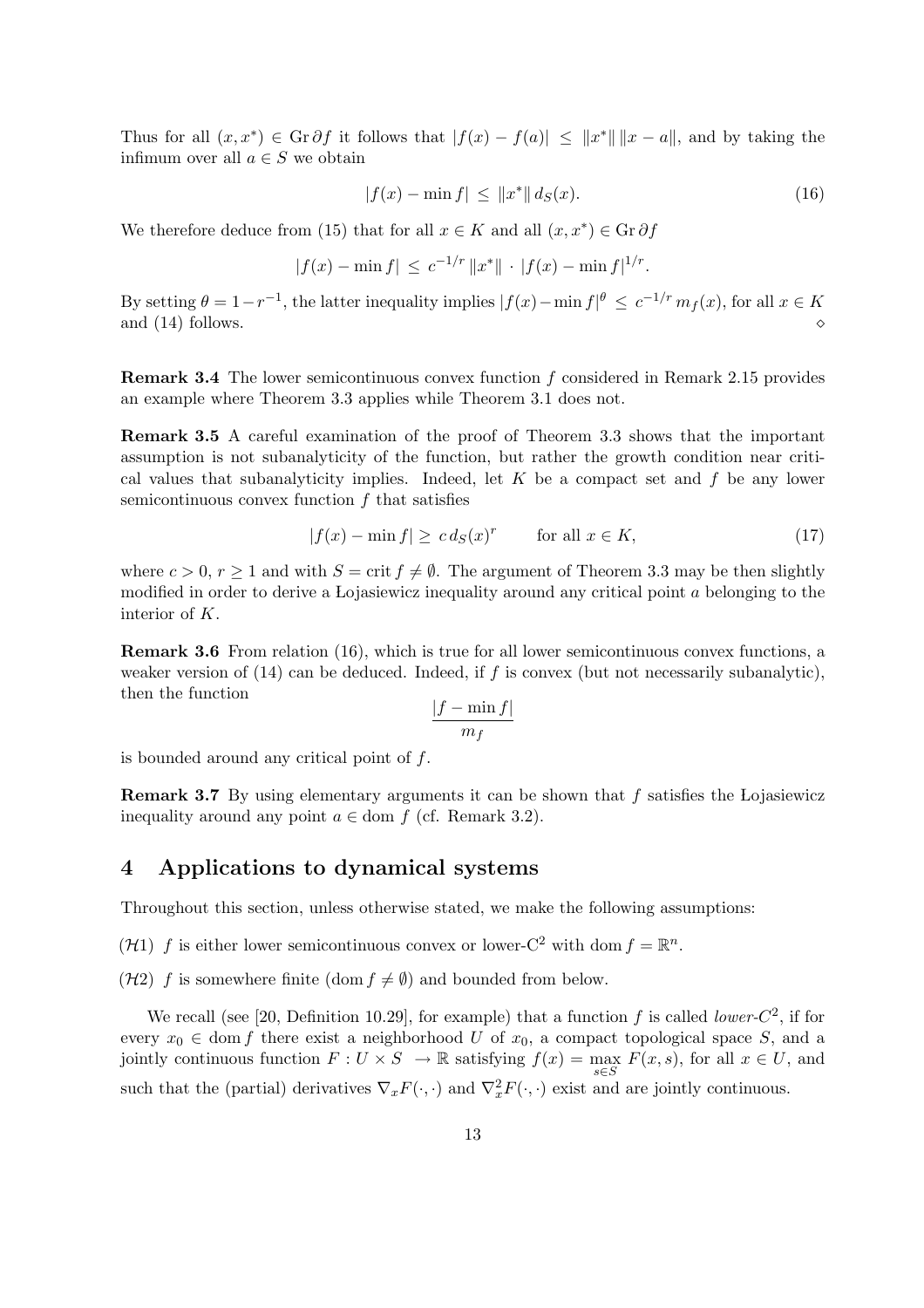A lower- $C^2$  function f is locally Lipschitz and locally representable as a difference of a convex continuous and a convex quadratic function ([20, Theorem 10.33]). In particular, it satisfies

$$
\partial f = \hat{\partial} f. \tag{18}
$$

Note that (18) is also true for a lower semicontinuous convex function (see relation (5) ).

As mentioned in the introduction an important motivation to establish the Lojasiewicz inequality for classes of nonsmooth functions are the expected asymptotic properties of the corresponding subgradient dynamical systems. This latter term refers to differential inclusions of the form

$$
\dot{x}(t) + \partial f(x(t)) \ni 0
$$

where  $\partial f : \mathbb{R}^n \implies \mathbb{R}^n$  is the limiting subdifferential of f. A trajectory of the above dynamical system is any absolutely continuous curve  $x : [0, T) \to \mathbb{R}^n$  that satisfies

$$
\begin{cases}\n\dot{x}(t) + \partial f(x(t)) \ni 0, \quad \text{a.e. on } (0, T), \\
\partial f(x(t)) \neq \emptyset, \text{ for all } t \in [0, T),\n\end{cases} \tag{G}
$$

where the notation "a.e." stands for "almost everywhere" in the sense of the Lebesgue measure of R. Let us also recall that an absolutely continuous function (or curve)  $x(t)$  is almost everywhere differentiable and can be entirely determined, up to a constant, by integration of its classical derivative. A trajectory  $x(t)$  is called *maximal*, if there is no possible extension of its domain compatible with  $(G)$ .

The following existence-uniqueness result is known to hold (see  $[6,$  Theorem 3.2, p. 57] or  $[2,$ Chapter 3.4] for the convex case, and [6, Proposition 3.12, p. 106] for the convex case with Lipschitz perturbation ; see also [9] for related work).

Existence of trajectories. Under the assumptions ( $\mathcal{H}1$ ) and ( $\mathcal{H}2$ ), for every  $x_0 \in \mathbb{R}^n$  such that  $\partial f(x_0) \neq \emptyset$ , there exists a unique trajectory  $x : [0, T) \to \mathbb{R}^n$  of  $(\mathcal{G})$  satisfying

$$
(T) \qquad x(0) = x_0.
$$

In addition, the function  $h := f \circ x$  is absolutely continuous.

Let us now recall some classical consequences of (18) and of the above existence result. For the sake of completeness, some elementary proofs are provided.

**Corollary 4.1** Let  $x : [0, T) \to \mathbb{R}^n$  be a trajectory of  $(\mathcal{G})$  satisfying  $(T)$ .

(i) For almost all  $t \in (0, T)$ 

$$
\frac{d}{dt}(f\circ x)(t) = \langle \dot{x}(t), x^* \rangle, \quad \text{for all } x^* \in \partial f(x(t)).
$$

(ii) For almost all  $t \in (0,T)$ , the function  $x^* \mapsto \langle \dot{x}(t), x^* \rangle$  is constant on  $\partial f(x(t))$ .

(iii) The trajectory x can be extended to a maximal trajectory  $\hat{x} \in W^{1,2}(\mathbb{R}_+; \mathbb{R}^n)$ .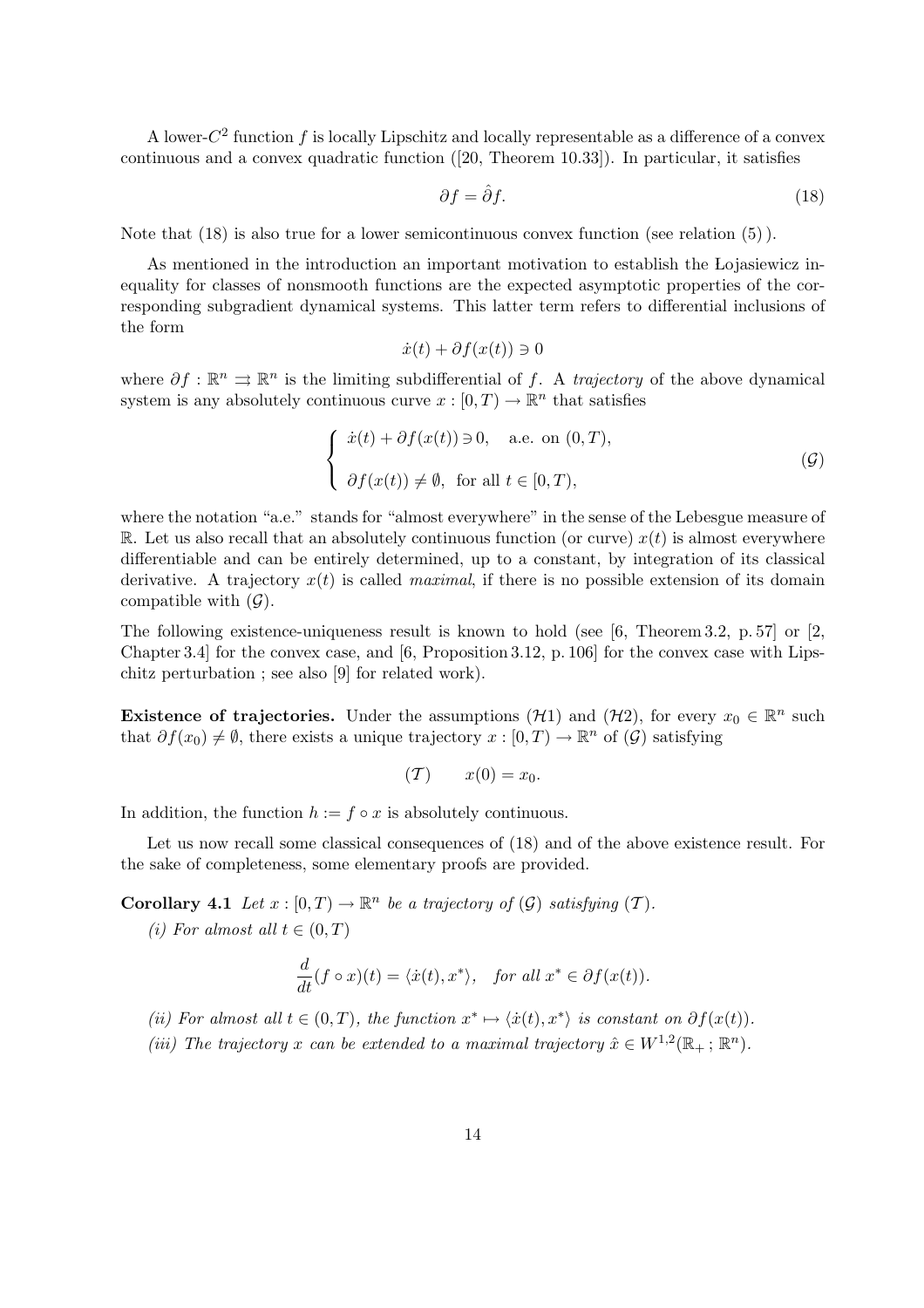**Proof.** Set  $h = f \circ x$  and note that the absolutely continuous functions h and x are simultaneously differentiable on  $(0, T)\setminus N$  where N is a set of measure zero. Let  $t \in (0, T)\setminus N$ . Since  $x(t) \in \text{dom }\partial f$  and  $\partial f(x(t)) = \hat{\partial} f(x(t))$  one may adapt the ideas of [6, Lemme 3.3, p. 73] (chain rule) to obtain

$$
\partial h(t) = \{h'(t)\} = \left\{\frac{d}{dt}(f \circ x)(t)\right\} = \left\{\langle \dot{x}(t), x^* \rangle, x^* \in \partial f(x(t))\right\}.
$$

Thus (i) and (ii) follow.

To establish (iii) let us first prove that  $x \in W^{1,2}((0,T); \mathbb{R}^n)$ . Thanks to  $(\mathcal{G})$ , we deduce from (i) that

$$
\frac{d}{dt}(f \circ x)(t) = -||\dot{x}(t)||^2, \text{ for all } (0, T).
$$

Hence  $f$  is a Lyapunov function of the dynamical system  $(G)$  and

$$
\int_{0}^{T} \|\dot{x}(t)\|^{2} dt = f(x_{0}) - f(x(T)) < +\infty,
$$

that is,  $\dot{x} \in L^2((0,T); \mathbb{R}^n)$ . Note that  $\dot{x}(t)$  remains bounded as t converges to T. (For a lower semicontinuous convex function f this is a classical result (see [2, p. 147], for example); if f is lower- $C^2$ , this follows from  $(\mathcal{G})$  and the fact that  $\partial f$  is locally bounded around T.) Since the graph of  $\partial f$  is closed (Remark 2.12) we get  $x(T) \in \text{dom }\partial f$ . Thus, thanks to the existence result  $(T)$ , the initial trajectory is in fact extendible to a semi-open interval  $[0, T + \delta)$ , for some  $\delta > 0$ , containing  $[0, T]$ . A standard argument shows that the maximal extension of  $x(t)$  is defined in  $(0, +\infty)$ .

An interesting hidden property of  $(\mathcal{G})$  is the following.

**Corollary 4.2** Let x be a maximal trajectory of  $(\mathcal{G})$  satisfying  $(\mathcal{T})$ . Then for almost all  $t \in \mathbb{R}_+$ 

$$
||\dot{x}(t)|| = m_f(x(t))
$$
 and  $\frac{d}{dt}(f \circ x)(t) = -[m_f(x(t))]^2$ .

**Proof.** From  $(\mathcal{G})$ , we obtain the existence of a curve  $t \mapsto g(t) \in \partial f(x(t))$  such that

$$
\dot{x}(t) = -g(t), \quad \text{a.e. on } \mathbb{R}_+.
$$

Combining with Corollary 4.1 (ii), we get that for almost all t in  $\mathbb{R}_+$ 

$$
||g(t)||^2 = \langle g(t), x^* \rangle, \text{ for all } x^* \in \partial f(x(t)),
$$

which yields via a standard argument that  $||g(t)|| = m_f (x(t))$ . Evoking now Corollary 4.1 (i) finishes the proof.  $\Box$ 

**Remark 4.3** Corollary 4.2 says that the trajectories of  $(\mathcal{G})$  (the existence of which is guaranteed under the assumptions  $(H1)$  and  $(H2)$  are necessarily "slow solutions" (see [2, page 139]) of the differential inclusion  $(G)$ . In particular, if the trajectory  $x(t)$  meets a critical point of f, that is, if there exists  $t_0 > 0$  such that  $m_f(x(t_0)) = 0$ , then Corollary 4.2 guarantees that the trajectory stops there, that is,  $x(t) = x(t_0)$ , for all  $t \ge t_0$ . In this case, the trajectory has a finite length stops there, that is, x<br>equal to  $\int_0^{t_0} ||\dot{x}(s)|| ds$ .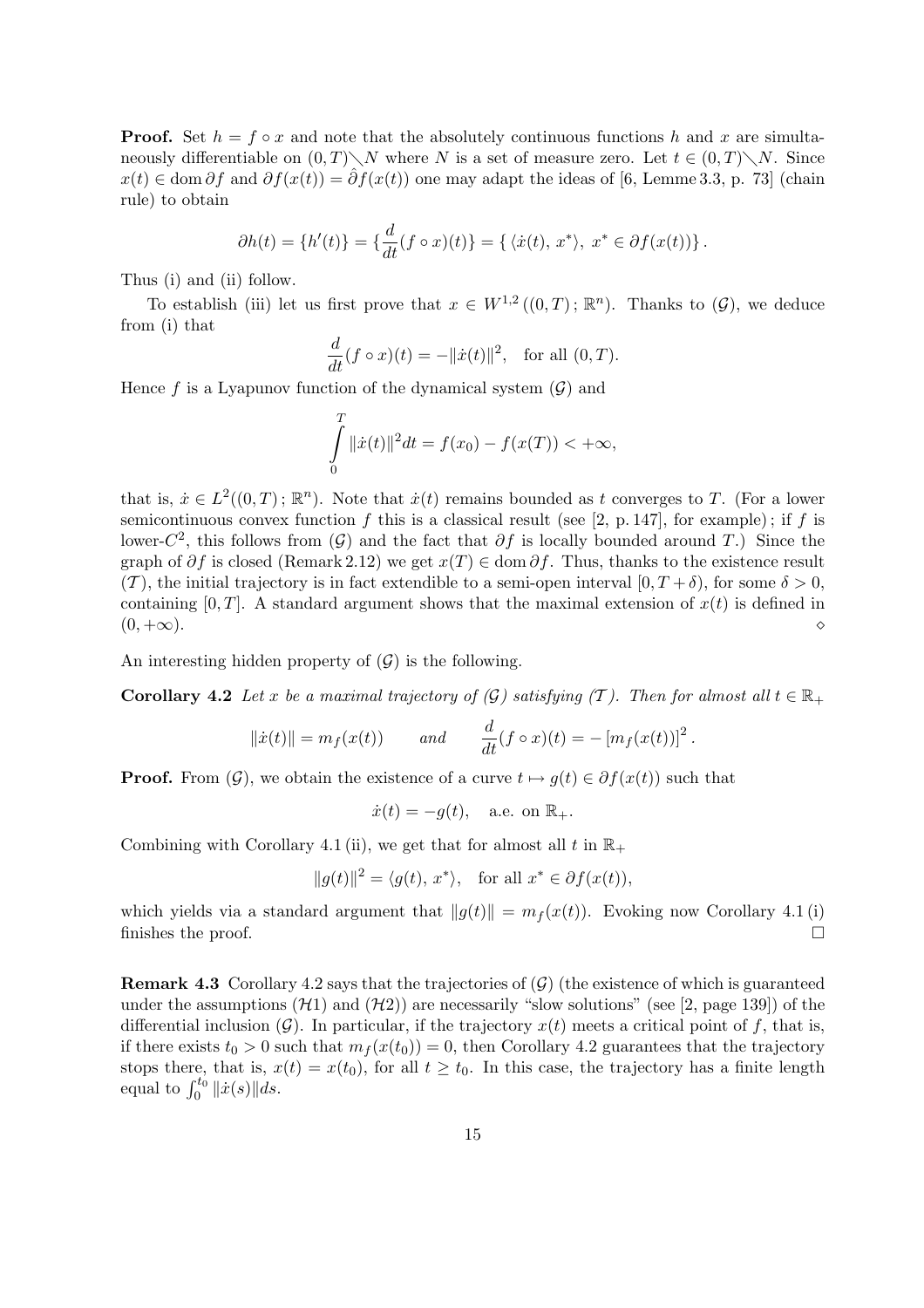Another consequence of Corollary 4.2 is that  $(G)$  defines a descent method in the sense that f decreases along any trajectory. Although compactness implies that bounded trajectories have at least one cluster point as  $t \to +\infty$ , those might not converge towards one of them - and a fortiori, have a infinite length. The next result shows that this cannot happen if  $f$  is assumed subanalytic (or more generally, if  $f$  satisfies the Lojasiewicz inequality). Indeed, via a "Lojasiewicz-type" argument (e.g. [14]) we establish successively that the tail of the trajectory is trapped inside a convenient ball of its cluster point, that this tail has necessarily a finite length, and finally that the trajectory converges to this cluster point. In the remainder, additionally to  $(H1)$  and  $(H2)$ , it is also assumed that:

#### $(\mathcal{H}3)$  f is a subanalytic function.

Let us give some examples of subanalytic functions related with optimization pro blems.

**Example 4.4** - (Supremum operations) Let  $g : \mathbb{R}^n \times \mathbb{R}^p \to \mathbb{R}$  be an analytic function and let K be a compact subanalytic subset of  $\mathbb{R}^p$ . Then

$$
f(x) = \sup_{y \in K} g(x, y)
$$

is a lower-C<sup>2</sup> subanalytic function (see [4], for example). If in addition  $x \mapsto g(x, y)$  is convex for all  $y$  then  $f$  is convex.

- (Constraints sets) Let  $g_i : \mathbb{R}^n \to \mathbb{R}, i \in \{1, ..., m\}$  be a family of analytic functions. The feasible set

$$
C := \{ x \in \mathbb{R}^n : g_i(x) \le 0, \forall i \in \{1, ..., m\} \}
$$

together with its indicator function are subanalytic objects.

- (Barrier and penalty functions) Those can be used to minimize convex functions via parametric versions of  $(\mathcal{G})$ . Typical examples on R are the functions  $h_1 : x > 0 \mapsto x^{-p} (p \ge 1)$ ,  $h_2: x \ge 0 \mapsto -x^{\nu}$ ,  $(\nu \in (0,1)), h_3(x) = x^2$  if  $x \le 0$  and  $h_3(x) = 0$  otherwise.

We are now ready to state the following result.

**Theorem 4.5** Assume that a function f satisfies  $(H1)-(H3)$ . Then any bounded maximal trajectory of  $(G)$  has a finite length and converges to some critical point of f.

**Proof.** Let  $\{x(t)\}_{t>0}$  be a bounded maximal trajectory of  $(\mathcal{G})$ . By Corollary 4.1, the trajectory is defined over all  $\mathbb{R}_+$ . Using (H2) and Corollary 4.2 (iii) we conclude that there exists  $\beta \in \mathbb{R}$ such that  $\lim_{t\to+\infty} f(x(t)) = \beta$ . Replacing f by  $f - \beta$  and using the basic rules of subdifferential calculus, we may assume that  $\beta = 0$ .

In view of Remark 4.3, we may also assume that  $f(x(t)) \neq 0$ , for all  $t > 0$ . Consequently, the function  $t \mapsto (f \circ x)(t)$  is positive and strictly decreasing to 0 as  $t \to +\infty$ . Moreover, by compactness, there exists some cluster point  $a \in \mathbb{R}^n$  for the trajectory  $x(t)$ . So there exists an increasing sequence  $(t_n)_{n\geq 1}$  with  $t_n \to +\infty$ , such that

$$
\lim_{t_n \to +\infty} x(t_n) = a. \tag{19}
$$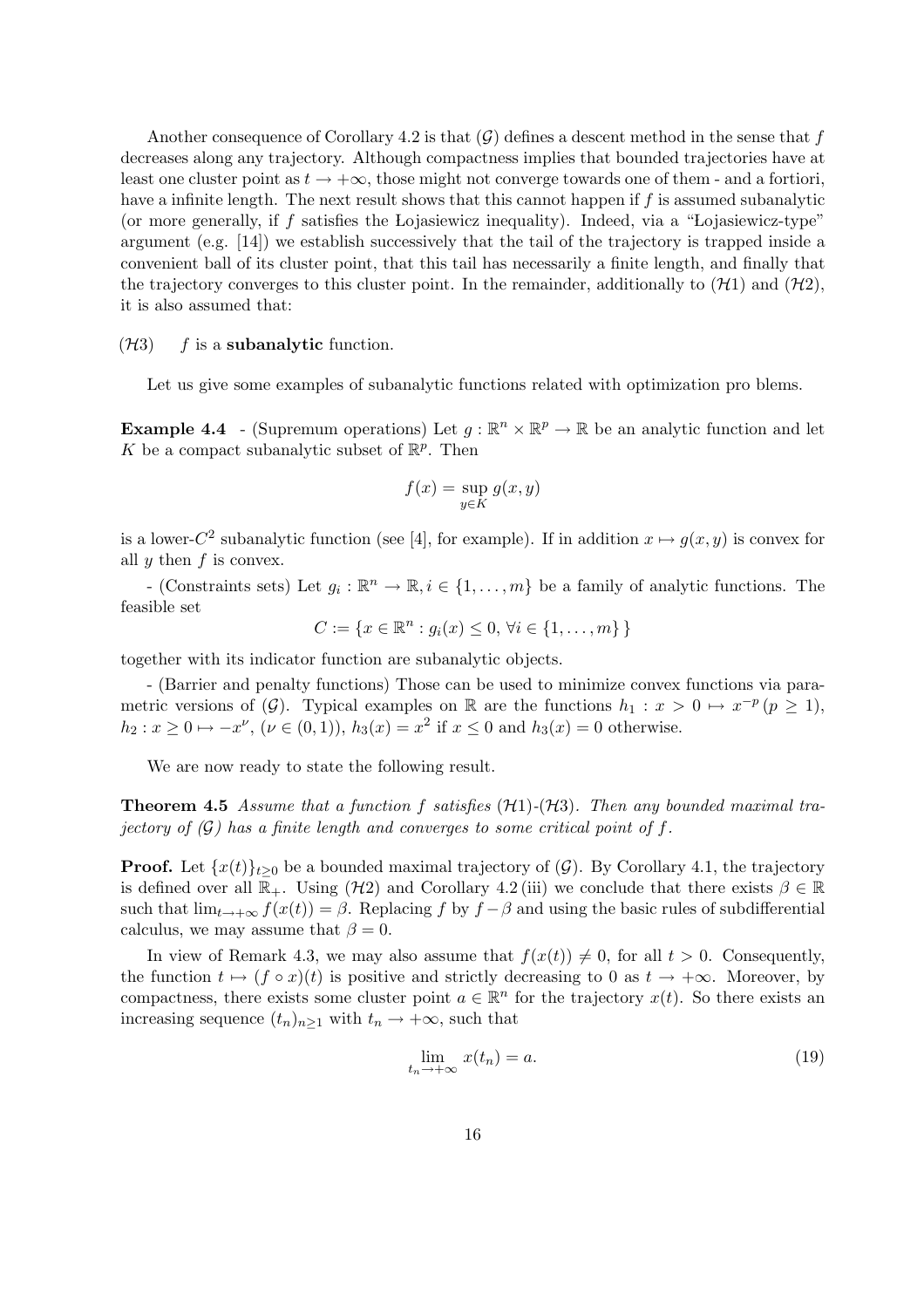By continuity of  $(f \circ x)$  we deduce that  $f(a) = 0$ . Using  $(T)$ ,  $(19)$  and the fact that  $\partial f$  has a closed graph (see Remark 2.12), we deduce that  $a \in \text{dom }\partial f$ . We do not know yet whether a is critical or not, but nevertheless, the Lojasiewicz inequality holds around a. Indeed, if  $a \in \text{crit } f$ then use Theorem 3.1 or Theorem 3.3 and if  $a \notin \text{crit } f$ , then just recall Remarks 3.2 and 3.7. It follows that there exist  $c > 0$ ,  $\theta \in [0, 1)$  and  $\varepsilon > 0$  (defining an open neighborhood  $B(a, \varepsilon)$  of a) such that

$$
|f(x)|^{\theta} \le cm_f(x), \quad \text{for all } x \in B(a, \varepsilon). \tag{20}
$$

Let us consider the (positive, absolutely continuous) function  $\tilde{h} = (f \circ x)^{1-\theta}$ . Since  $x(t) \to a$ and since the function  $\tilde{h}$  is strictly decreasing and converges to 0 (as  $t \to +\infty$ ), there exists  $t_0 > 0$  such that for all  $t \geq t_0$ 

$$
\frac{|\tilde{h}(t) - \tilde{h}(t_0)|}{c^{-1}(1 - \theta)} \le \frac{\varepsilon}{3},\tag{21}
$$

with

$$
||x(t_0) - a|| \le \frac{\varepsilon}{3}.
$$
\n(22)

Let us set

$$
T_{\text{out}} := \inf \{ t \ge t_0, x(t) \notin B(a, \varepsilon) \}. \tag{23}
$$

By continuity of the trajectory we have  $t_0 < T_{\text{out}} \leq +\infty$ .

**Claim**  $T_{\text{out}} = +\infty$  (that is, the tail of the trajectory remains trapped in  $B(a, \varepsilon)$ ).

[*Proof of the claim.* For almost all  $t \in [t_0, T_{out})$  we have

$$
\frac{d}{dt}\tilde{h}(t) = (1 - \theta) f(x(t))^{-\theta} \frac{d}{dt}(f \circ x)(t)
$$
\n
$$
\leq -(1 - \theta) f(x(t))^{-\theta} [m_f(x(t))]^2
$$
\n
$$
\leq -(1 - \theta) c^{-1} m_f(x(t))
$$

where we have successively used Corollary 4.2 and (20). By integration, we obtain for all  $t \in [t_0, T_{\text{out}})$ #

$$
\int_{t_0}^t m_f(x(s))ds \le -\left[\frac{\tilde{h}(t) - \tilde{h}(t_0)}{c^{-1}(1-\theta)}\right],\tag{24}
$$

which according to (21), and Corollary 4.2 yields

$$
\int_{t_0}^t \|\dot{x}(s)\|ds \le \frac{\varepsilon}{3}, \quad \text{for all } t \in [t_0, T_{\text{out}}].
$$
 (25)

To see that  $T_{\text{out}} = +\infty$ , we just argue by contradiction. If  $T_{\text{out}} < +\infty$ , then using (22) and (25) we obtain

$$
||x(T_{\text{out}})-a|| \leq ||\left(x(t_0)+\int_{t_0}^{T_{\text{out}}} ||\dot{x}(s)||ds\right) - a|| \leq \frac{2\varepsilon}{3}.
$$

The latter obviously contradicts (23). Thus  $T_{\text{out}} = +\infty$  and the claim is proved.]

Resorting to (25) again we conclude that  $\int_{t_0}^{+\infty} ||\dot{x}(s)|| ds \leq \frac{\varepsilon}{3}$  $\frac{\varepsilon}{3}$ , so  $x(t)$  has a finite length and hence converges. Thus  $\lim_{t\to+\infty} x(t) = a$  and  $m_f(x(t))$  admits 0 as a limit point. By using the closedness of Gr  $\partial f$ , we conclude that a is a critical point of f.  $\diamond$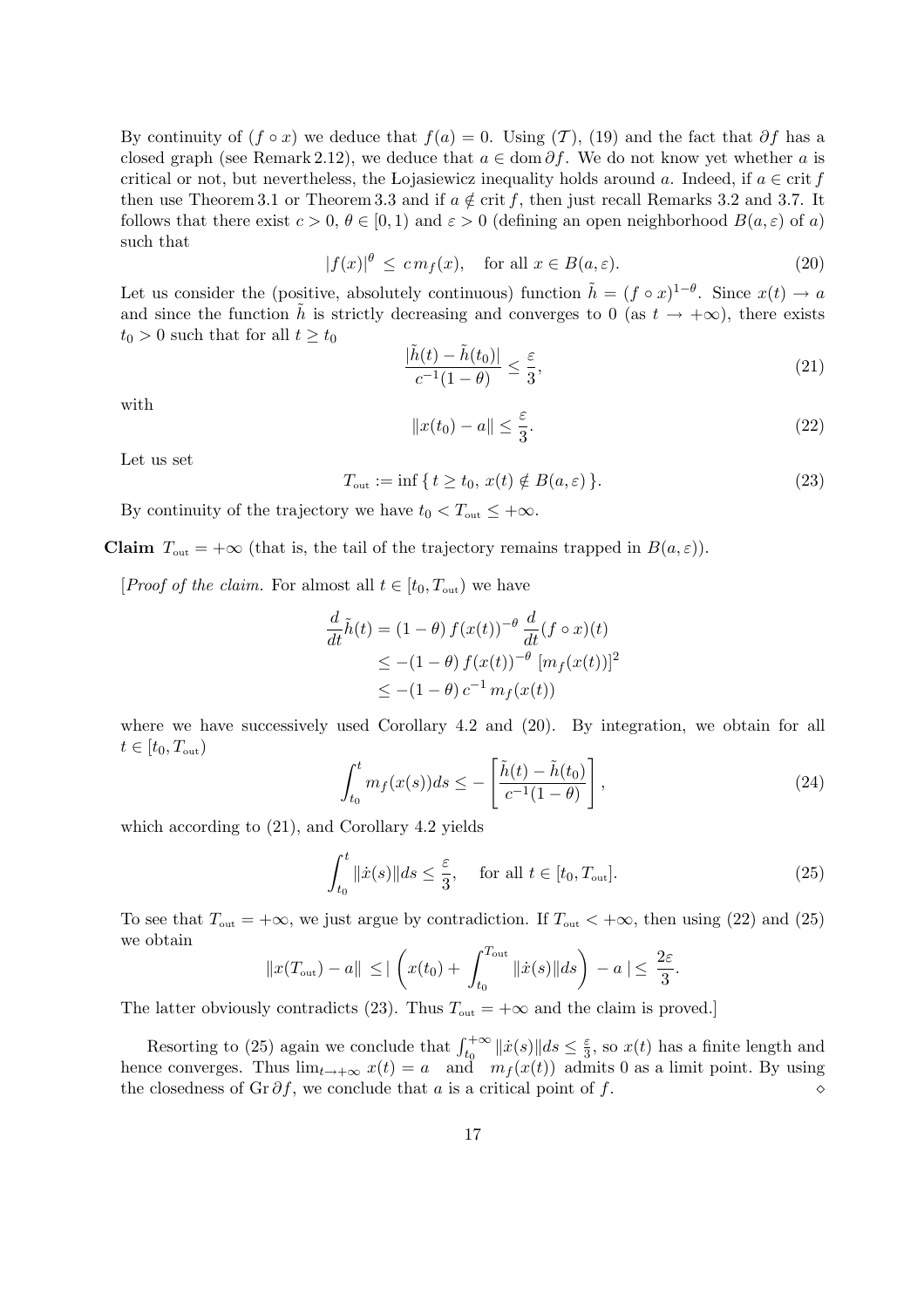Remark 4.6 (generalized gradient conjecture) The "gradient conjecture" of R. Thom ([22]) can be obviously reformulated in this nonsmooth setting. For any bounded trajectory  $x(\cdot)$  of  $(\mathcal{G})$ , let us set  $x_{\infty} := \lim_{t \to +\infty} x(t)$ . Is it true that

$$
t \mapsto \frac{x(t) - x_{\infty}}{||x(t) - x_{\infty}||}
$$

has a limit as t goes to infinity? For real-analytic functions this conjecture has been proved by Kurdyka, Mostowski and Parunsinski [14].

Before we proceed to an estimate of the rate of convergence, let us introduce some terminology.

• We define

$$
\sigma(t) = \int_{t}^{+\infty} ||\dot{x}(s)||ds, \quad \text{for all } t \in \mathbb{R}_{+}
$$
\n(26)

to be the tail length function for the trajectory  $x(t)$ .

• A Lojasiewicz exponent of the function f at a point  $a \in \mathbb{R}^n$  of its domain is any number  $\theta \in [0, 1)$  for which the Lojasiewicz inequality holds around a.

Let us finally point out some facts coming up from the proof of Theorem 4.5. Replacing in (24)  $\tilde{h}(t)$  by  $[f(x(t))]^{1-\theta}$  and  $m_f(x(s))$  by  $\|\tilde{x}(s)\|$  (see Corollary 4.2) and letting  $t \to +\infty$  we deduce  $r + \infty$ 

$$
\int_{t_0}^{+\infty} ||\dot{x}(s)||ds \leq \frac{c}{(1-\theta)} f(x(t_0))^{1-\theta}.
$$

The above inequality remains true for every  $t \ge t_0$  (in view of the Claim). Thus assuming  $\theta > 0$ and evoking again (20) and Corollary 4.2 we obtain (for  $k = c^{1/\theta}$ )

$$
\int_{t}^{+\infty} \|\dot{x}(s)\|ds \le \frac{k}{(1-\theta)} \|\dot{x}(t)\|^{\frac{1-\theta}{\theta}}, \qquad \text{for all } t \ge t_0.
$$
 (27)

We are ready to state the following result.

**Theorem 4.7** Under the assumptions  $(H1)-(H3)$ , let  $x(t)$  be a bounded maximal trajectory of (G). Then  $x(t)$  converges to some critical point  $a \in \mathbb{R}^n$  of f. Let  $\theta \in [0,1)$  be a Lojasiewicz exponent at this point. Then there exists  $k > 0$ ,  $k' > 0$  and  $t_0 \ge 0$  such that for all  $t \ge t_0$ , the following estimates hold:

- If  $\theta \in (\frac{1}{2})$  $\frac{1}{2}$ , 1) then  $||x(t) - a|| \leq k(t+1)^{-(\frac{1-\theta}{2\theta-1})}$ . - If  $\theta = \frac{1}{2}$  $\frac{1}{2}$  then  $||x(t) - a|| \le k \exp(-k't)$ . - If  $\theta \in [0, \frac{1}{2}]$  $\frac{1}{2}$ ) then  $x(t)$  converges in finite time.

**Proof.** We can always assume that  $\theta > 0$ . (If  $\theta = 0$ , we replace it by some  $\theta' \in (0, 1/2)$  and we proceed as below.)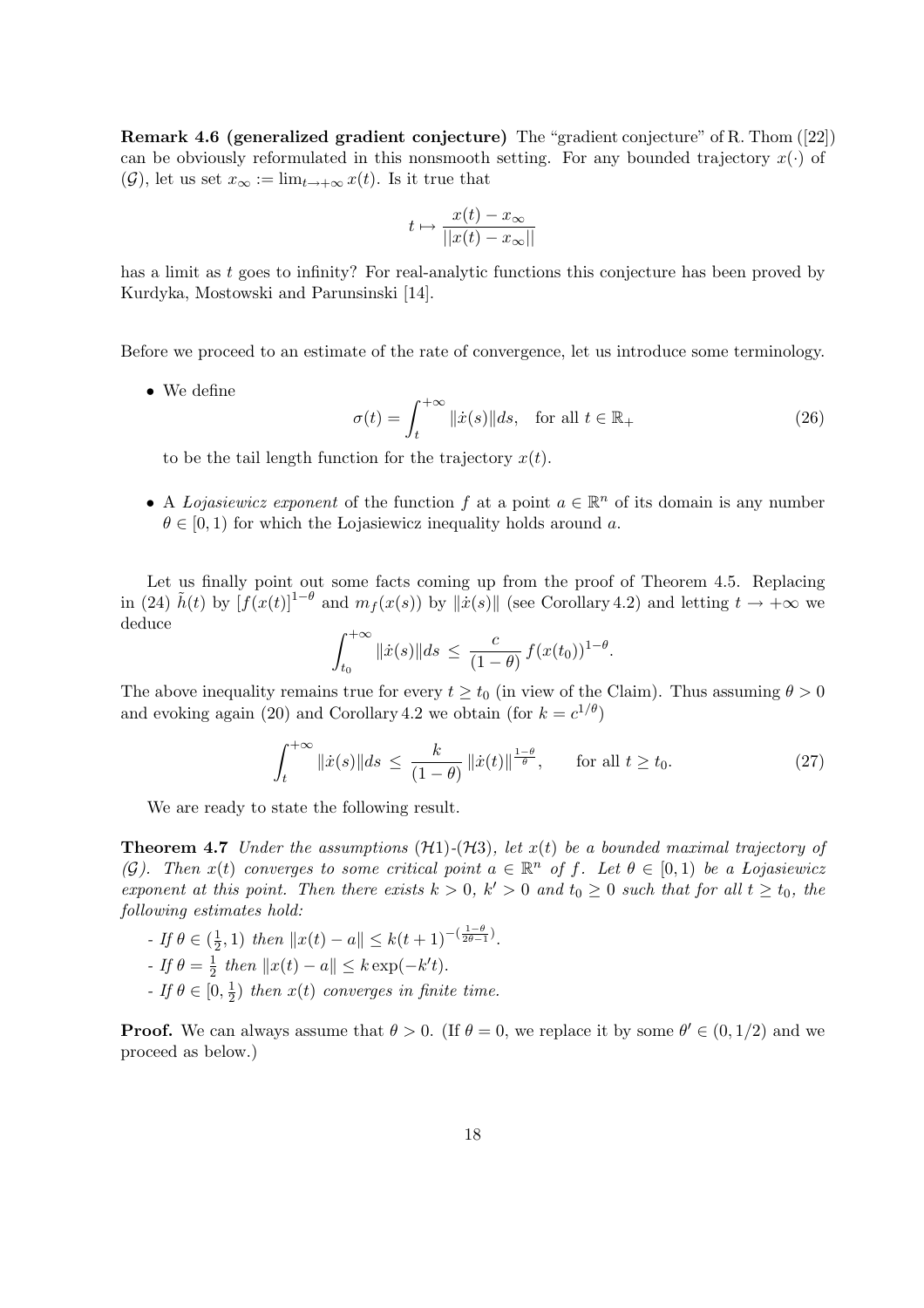Let U be a neighborhood of a in which the Lojasiewicz inequality holds. Since  $x(t)$  converges to a there exists  $t_0 \geq 0$  such that  $x(t) \in U$  for every  $t \geq t_0$ . In particular (27) holds. Let us now consider the tail length function  $\sigma(t)$  defined in (26). Note that

$$
||x(t) - a|| \le \sigma(t). \tag{28}
$$

Since  $\dot{\sigma}(t) = -\|\dot{x}(s)\|$  for all  $t \geq t_0$ , inequality (27) yields

$$
\sigma(t) \le \frac{k}{(1-\theta)} \left[ -\dot{\sigma}(t) \right]^{\frac{1-\theta}{\theta}}.
$$
\n(29)

Thus  $\sigma(t)$  is an absolutely continuous function and satisfies the following differential inequality:

$$
\dot{\sigma}(t) \le -L\left[\sigma(t)\right]^{\frac{\theta}{1-\theta}}, \quad \text{for all } t \ge t_0,\tag{30}
$$

where  $L$  is a positive constant. To obtain the announced estimates it suffices to solve the following differential equation – considering separately, the cases  $\theta \in (1/2, 1)$ ,  $\theta = 1/2$  and  $\theta \in (0,1/2)$  $\overline{a}$ 

$$
\begin{cases} \dot{y}(t) = -L [y(t)]^{\frac{\theta}{1-\theta}}, & \text{for all } t \ge t_0 \\ y(t_0) = \sigma(t_0). \end{cases}
$$
\n(31)

The announced estimates follow then from (28) and the fact that  $\sigma(t) \leq y(t)$  for all  $t \geq t_0$ . (Indeed, if  $\sigma(\bar{t}) = y(\bar{t})$  for some  $\bar{t} \geq t_0$ , then a comparison of (30) and (31) shows that  $\dot{\sigma}(\bar{t}) \leq$  $\dot{y}(\bar{t})$ .) The proof is complete.

Remark 4.8 The results of this section can be generalized to a wider setting as follows. Let  $f : \mathbb{R}^n \to \mathbb{R} \cup \{+\infty\}$  be a lower semicontinuous function complying with the following requirements :

- (i) dom  $f \neq \emptyset$  and  $\hat{\partial}f = \partial f$
- (ii) f is either convex or  $f \mid_{dom f}$  is continuous.
- (iii)  $f$  has the Lojasiewicz property, that is property  $(8)$  holds around any critical point.

If we assume in addition that for all initial condition  $x_0 \in \text{dom }\partial f$ , the differential inclusion  $(G)$  has a (unique) global solution x such that  $f \circ x$  is absolutely continuous, then both Theorems 4.5 and 4.7 can be extended in this wider setting.

Prominent examples of functions meeting the above mentioned conditions are continuous subanalytic  $\phi$ -convex functions ([9]), or lower semicontinuous convex functions satisfying some growth condition of the type (17).

—————————————————-

Acknowledgment: Research supported in part by NSERC. The second author wishes to thank K. Kurdyka, M. Quincampoix and P. Cardaliaguet for useful discussions. A major part of this work has been accomplished during a research visit of the first and the second author to the Center for Experimental and Constructive Mathematics (Simon Fraser University, Canada). These two authors wish to thank their hosts at Simon Fraser University for their hospitality. The authors would also like to thank the anonymous referees for their useful comments.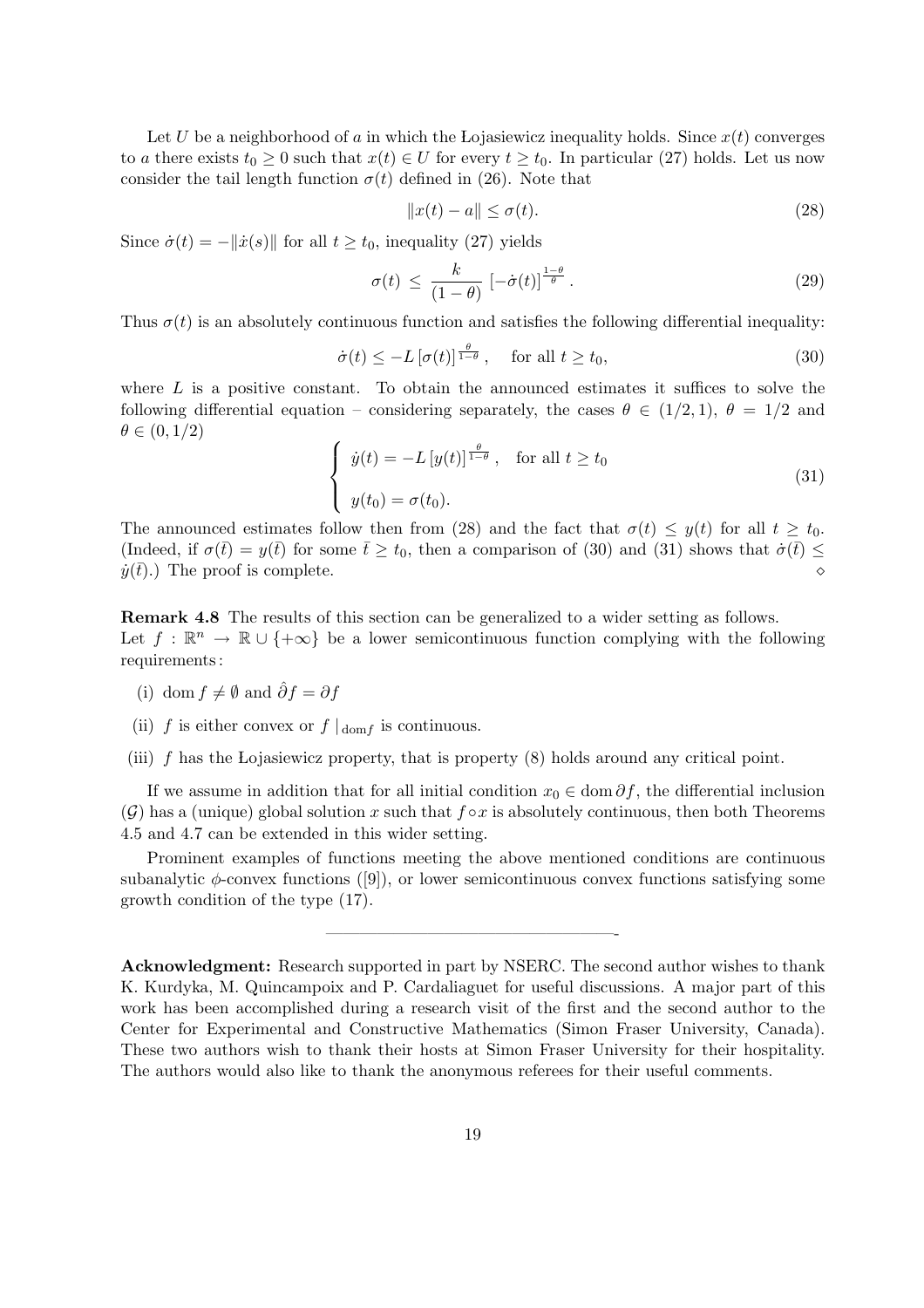### References

- [1] Absil, P.-A., Mahony, R. & Andrews, B., Convergence of the Iterates of Descent Methods for Analytic Cost Functions, SIAM J. Optimization (to appear).
- [2] Aubin, J.-P. & Cellina, A., Differential Inclusions, Grundlehren der Mathematischen Wissenschaften 264, (Springer, 1984).
- [3] BENEDETTI, R. & RISLER, J.-J., Real Algebraic and Semialgebraic Sets, Hermann, Editeurs des sciences et des Arts, (Paris, 1990). ´
- [4] Bierstone, E. & Milman, P., Semianalytic and subanalytic sets, IHES Publ. Math. 67 (1988), 5–42.
- [5] BOLTE, J, DANIILIDIS, A. & LEWIS, A., A Sard theorem for non-differentiable functions, J. Math. Anal. Appl. (to appear).
- [6] Brezis, H., ´ Op´erateurs maximaux monotones et semi-groupes de contraction dans des espaces de Hilbert, North-Holland Mathematics Studies 5, (North Holland, Amsterdam, 1973).
- [7] CLARKE, F.H., LEDYAEV, YU., STERN, R.I., WOLENSKI, P.R., Nonsmooth analysis and control theory, Graduate texts in Mathematics 178, (Springer-Verlag, New-York, 1998).
- [8] Coste, M., An introduction to o-minimal geometry, RAAG Notes, 81 p., Institut de Recherche Mathématiques de Rennes, November 1999.
- [9] Degiovanni, M., Marino, A., Tosques, M., Evolution equations with lack of convexity, Nonlinear Analysis 9 (1985), 1401-1443.
- [10] Van den Dries, L. & Miller, C., Geometries categories and o-minimal structures, Duke Math. J. 84 (1996), 497-540.
- [11] FREMOND, M., HASLINGER, J., MOREAU, J.-J., SUQUET, P.M., TELEGA J.J., Nonsmooth Mechanics and Applications, Edited by J.-J. Moreau and P.D. Panagiotopoulos, CISM courses and Lectures 302, (Springer-Verlag, Vienna, 1988).
- [12] Haraux, A., A hyperbolic variant of Simon's convergence theorem. Evolution equations and their applications in physical and life sciences (Bad Herrenalb, 1998), Lecture Notes in Pure and Appl. Math. 215 (2001), 255-264 (Dekker, New York).
- [13] KURDYKA, K., On gradients of functions definable in o-minimal structures, Ann. Inst. Fourier 48 (1998), 769-783 .
- [14] KURDYKA, K., MOSTOWSKI, T. & PARUSINSKI, A., Proof of the gradient conjecture of R. Thom, Annals of Mathematics 152 (2000), 763-792.
- [15] Lemaire, B., The proximal algorithm. New methods in optimization and their industrial uses (Pau/Paris, 1987), 73–87, Internat. Schriftenreihe Numer. Math. 87, (Birkhäuser, Basel, 1989).